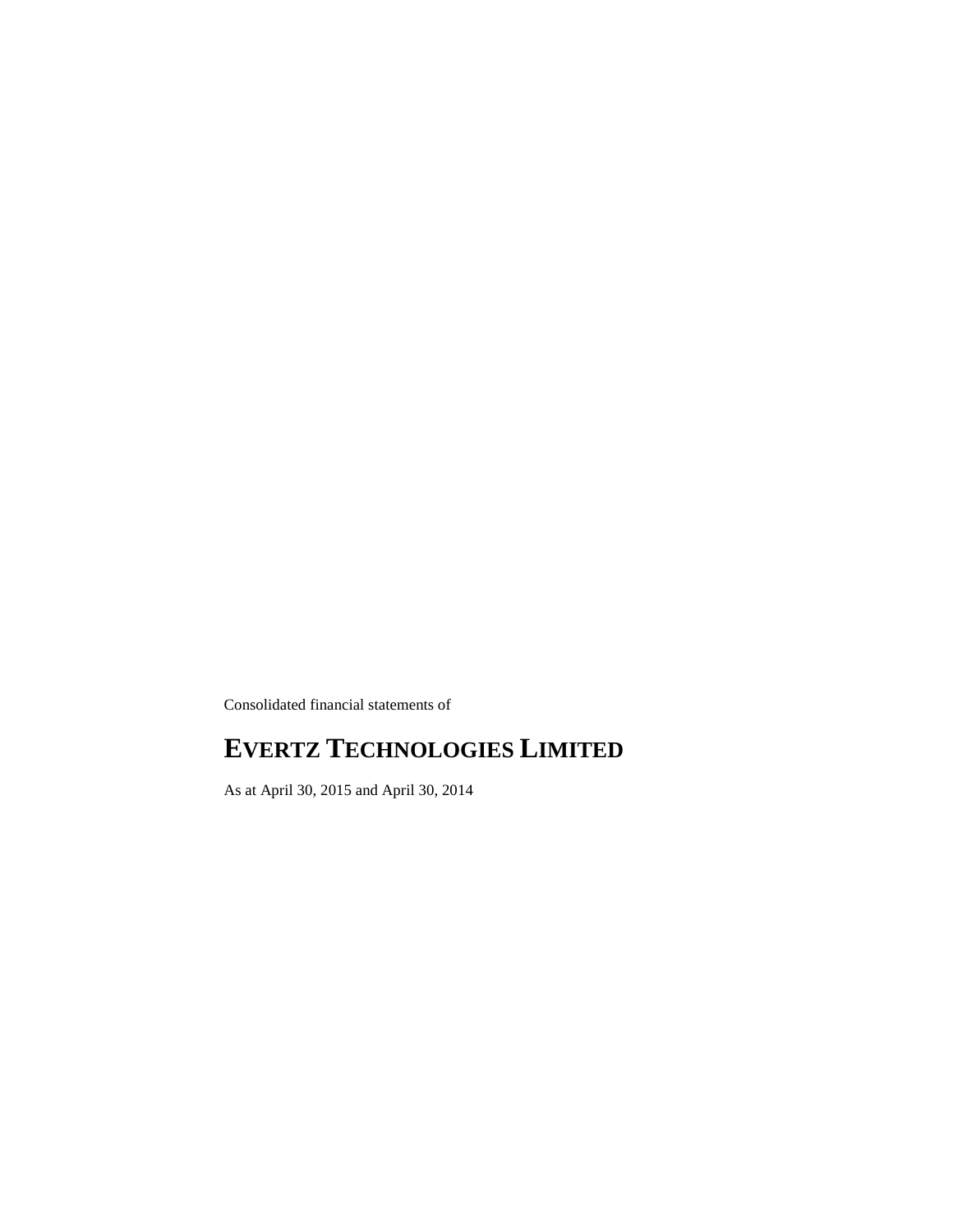Index to Financial Statements

Consolidated financial statements Years ended April 30, 2015 and 2014

| $3-4$ |
|-------|
|       |
|       |
|       |
|       |
|       |
|       |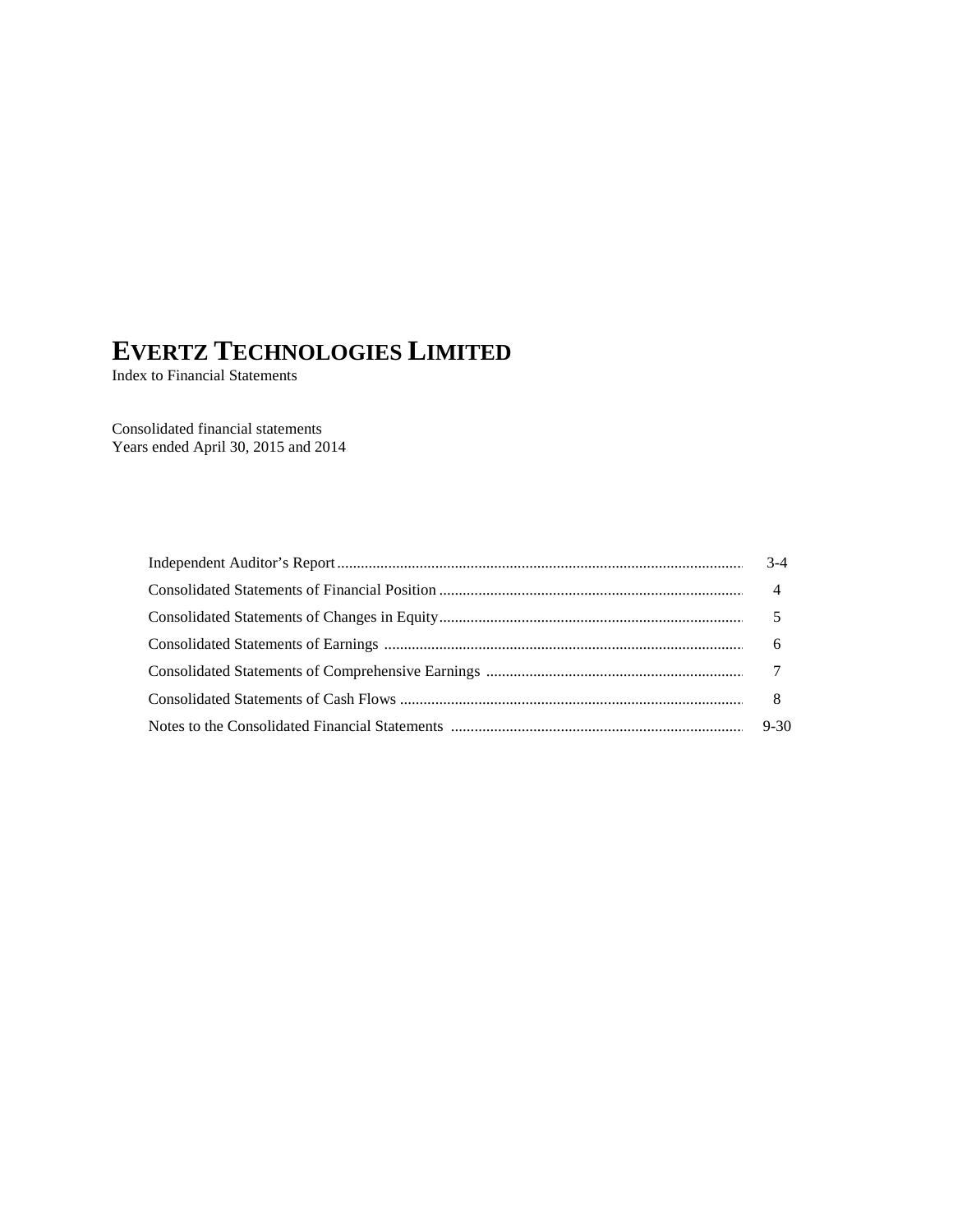# Deloitte.

Deloitte LLP 1005 Skyview Drive Suite 200 Burlington ON L7P 5B1 Canada

Tel: 905-315-6770 Fax: 905-315-6700 www.deloitte.ca

# **Independent Auditor's Report**

To the Shareholders of Evertz Technologies Limited

We have audited the accompanying consolidated financial statements of Evertz Technologies Limited, which comprise the consolidated statements of financial position as at April 30, 2015 and April 30, 2014, and the consolidated statements of changes in equity, consolidated statements of earnings, consolidated statements of comprehensive earnings, and consolidated statements of cash flows for the years then ended, and a summary of significant accounting policies and other explanatory information.

# **Management's Responsibility for the Consolidated Financial Statements**

Management is responsible for the preparation and fair presentation of these consolidated financial statements in accordance with International Financial Reporting Standards, and for such internal control as management determines is necessary to enable the preparation of consolidated financial statements that are free from material misstatement, whether due to fraud or error.

# **Auditor's Responsibility**

Our responsibility is to express an opinion on these consolidated financial statements based on our audits. We conducted our audits in accordance with Canadian generally accepted auditing standards. Those standards require that we comply with ethical requirements and plan and perform the audit to obtain reasonable assurance about whether the consolidated financial statements are free from material misstatement.

An audit involves performing procedures to obtain audit evidence about the amounts and disclosures in the consolidated financial statements. The procedures selected depend on the auditor's judgment, including the assessment of the risks of material misstatement of the consolidated financial statements, whether due to fraud or error. In making those risk assessments, the auditor considers internal control relevant to the entity's preparation and fair presentation of the consolidated financial statements in order to design audit procedures that are appropriate in the circumstances, but not for the purpose of expressing an opinion on the effectiveness of the entity's internal control. An audit also includes evaluating the appropriateness of accounting policies used and the reasonableness of accounting estimates made by management, as well as evaluating the overall presentation of the consolidated financial statements.

We believe that the audit evidence we have obtained in our audits is sufficient and appropriate to provide a basis for our audit opinion.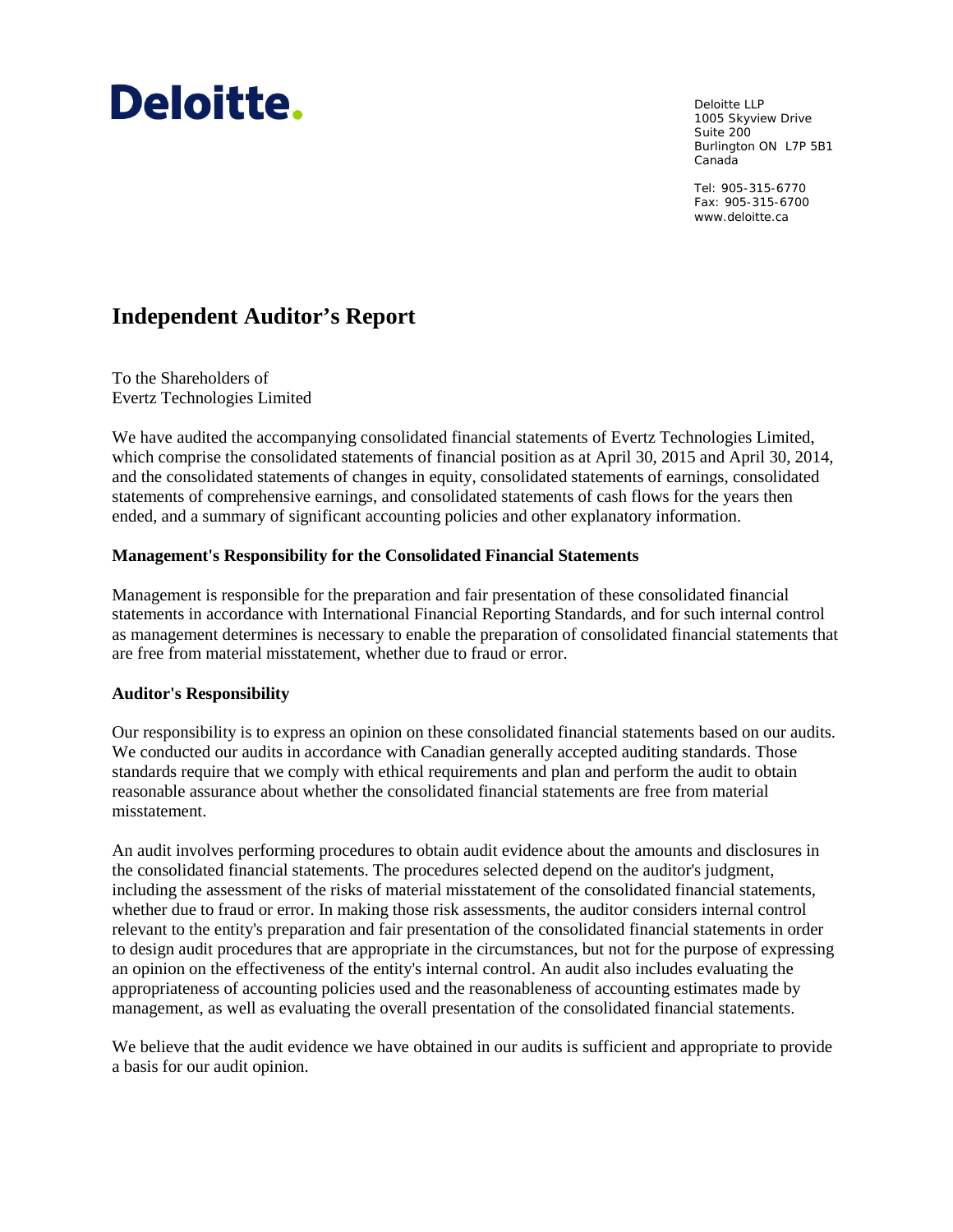# **Opinion**

In our opinion, the consolidated financial statements present fairly, in all material respects, the financial position of Evertz Technologies Limited as at April 30, 2015 and April 30, 2014, and its financial performance and its cash flows for the years then ended in accordance with International Financial Reporting Standards.

Deloitte LLP

Chartered Professional Accountants, Chartered Accountants Licensed Public Accountants June 10, 2015 Burlington, Ontario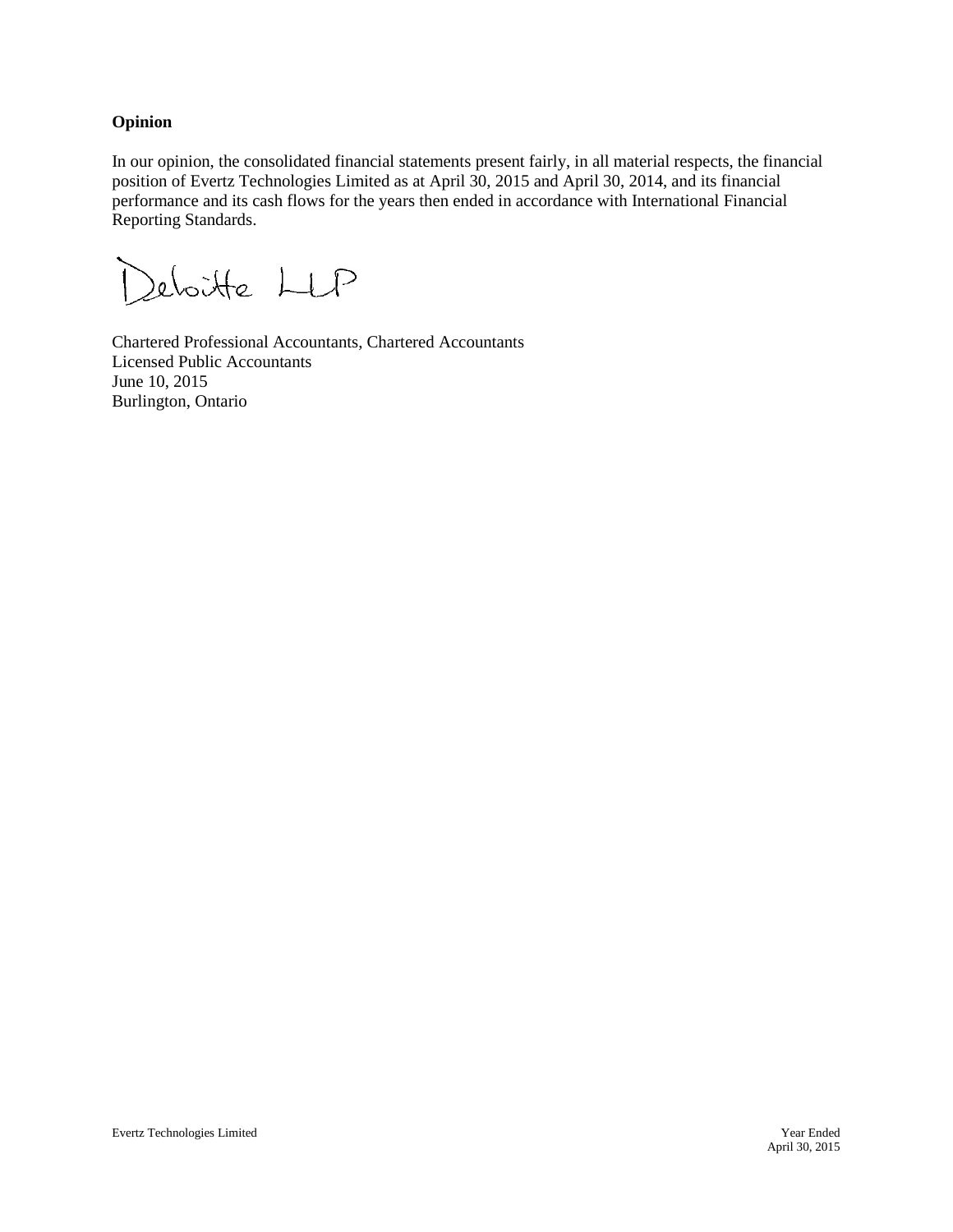Consolidated Statements of Financial Position

As at April 30, 2015 and April 30, 2014

(In thousands of Canadian dollars)

|                                            | April 30,       |               | April 30, |
|--------------------------------------------|-----------------|---------------|-----------|
|                                            | 2015            |               | 2014      |
| <b>Assets</b>                              |                 |               |           |
| Current assets                             |                 |               |           |
| Cash and cash equivalents                  | \$<br>100,681   | \$            | 101,956   |
| Trade and other receivables (note 3)       | 95,403          |               | 87,981    |
| Prepaid expenses                           | 8,426           |               | 4,704     |
| Inventories (note 4)                       | 154,259         |               | 134,561   |
| Income tax receivable                      |                 |               | 1,735     |
|                                            | 358,769         |               | 330,937   |
| Property, plant and equipment (note 5)     | 49,080          |               | 51,831    |
| Goodwill (note 6)                          | 18,313          |               | 18,269    |
| Intangible assets (note 7)                 |                 |               | 243       |
|                                            | \$<br>426,162   | $\mathcal{S}$ | 401,280   |
| <b>Liabilities</b>                         |                 |               |           |
|                                            |                 |               |           |
| Current liabilities                        |                 |               |           |
| Trade and other payables                   | \$<br>44,265    | \$            | 44,888    |
| Provisions (note 8)<br>Deferred revenue    | 2,229           |               | 1,624     |
|                                            | 15,427          |               | 10,096    |
| Current portion of long term debt (note 9) | 254             |               | 415       |
| Income tax payable                         | 1,699<br>63,874 |               | 57,023    |
|                                            |                 |               |           |
| Long term debt (note 9)                    | 996             |               | 1,372     |
| Deferred taxes (note 22)                   | 4,432           |               | 6,468     |
|                                            | 69,302          |               | 64,863    |
| <b>Equity</b>                              |                 |               |           |
| Capital stock (note 10)                    | 95,708          |               | 92,931    |
| Share based payment reserve                | 12,418          |               | 10,217    |
| Accumulated other comprehensive earnings   | 3,077           |               | 2,966     |
| Retained earnings                          | 242,268         |               | 227.364   |
|                                            | 245,345         |               | 230,330   |
| Total equity attributable to shareholders  | 353,471         |               | 333,478   |
| Non-controlling interest (note 19)         | 3,389           |               | 2,939     |
|                                            | 356,860         |               | 336,417   |
|                                            | \$<br>426,162   | \$            | 401,280   |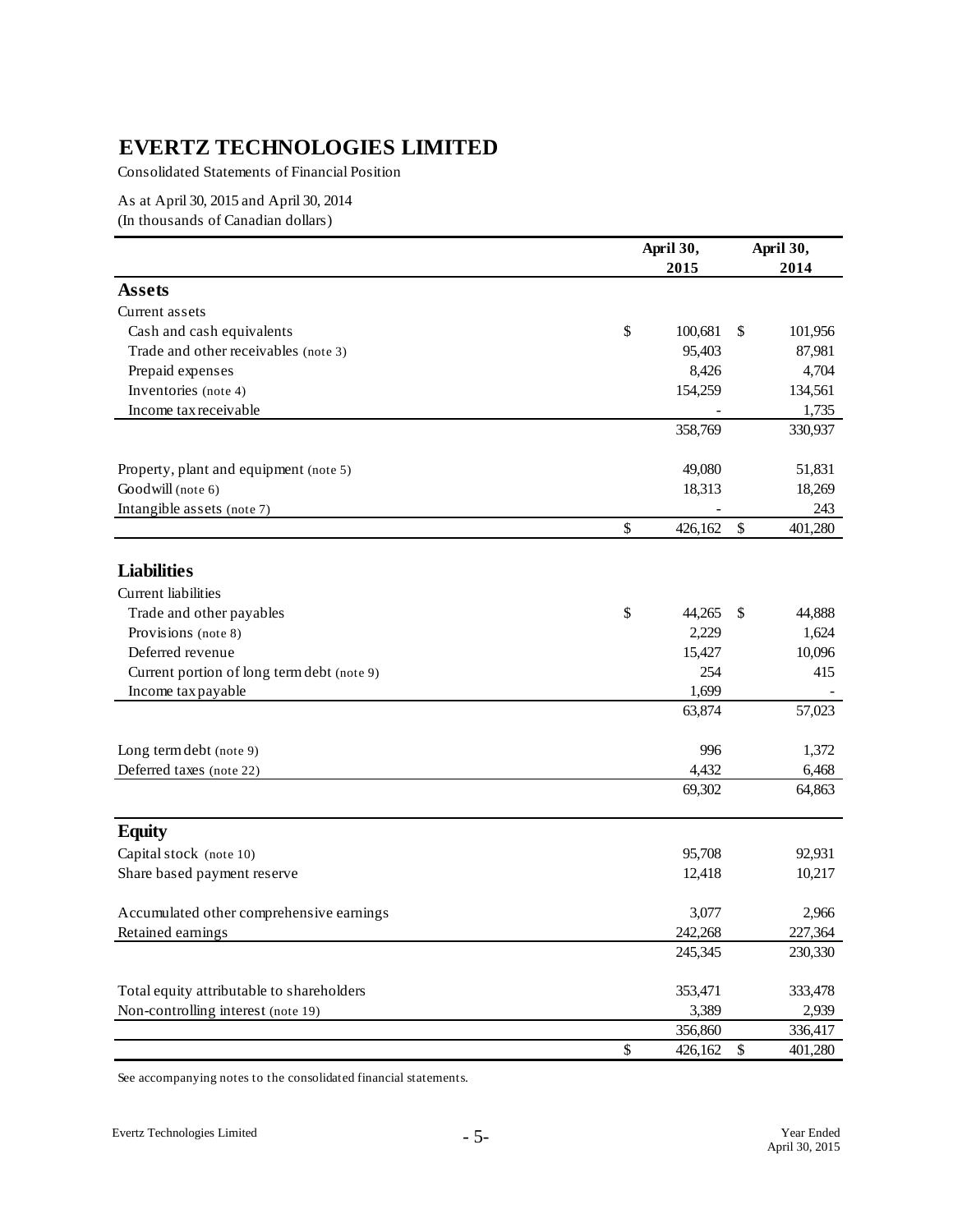Consolidated Statements of Changes in Equity

#### Years ended April 30

(In thousands of Canadian dollars)

|                                           | Accumulated   |          |               |                          |               |                 |               |            |                 |            |               |       |              |           |
|-------------------------------------------|---------------|----------|---------------|--------------------------|---------------|-----------------|---------------|------------|-----------------|------------|---------------|-------|--------------|-----------|
|                                           |               |          |               | Share-based              |               | other           |               |            | equity          | Non-       |               |       |              |           |
|                                           |               | Capital  |               | payment                  |               | comprehensive   |               | Retained   | attributable to |            | controlling   |       |              | Total     |
|                                           |               | stock    |               | reserve                  |               | earnings (loss) |               | earnings   | shareholders    |            | interest      |       |              | Equity    |
| Balance at April 30, 2013                 |               | \$81,453 | \$            | 10,727                   | \$            | (1,063)         |               | \$315,680  |                 | 406,797    | \$            | 2,938 | \$           | 409,735   |
|                                           |               |          |               |                          |               |                 |               |            |                 |            |               |       |              |           |
| Net earnings for the year                 |               |          |               |                          |               |                 |               | 63,135     |                 | 63,135     |               | 404   |              | 63,539    |
| Foreign currency translation              |               |          |               |                          |               |                 |               |            |                 |            |               |       |              |           |
| adjustment                                |               |          |               |                          |               | 4,029           |               |            |                 | 4,029      |               | 197   |              | 4,226     |
| Total comprehensive earnings for the year | \$            | $\sim$   | <sup>\$</sup> | $\overline{\phantom{a}}$ | $\mathcal{S}$ | 4,029           | \$            | 63,135     | $\mathcal{S}$   | 67,164     | $\mathcal{S}$ | 601   | \$           | 67,765    |
| Dividends declared                        |               |          |               |                          |               |                 |               | (151, 404) |                 | (151, 404) |               | (600) |              | (152,004) |
| Share based compensation expense          |               |          |               | 2,738                    |               |                 |               |            |                 | 2,738      |               |       |              | 2,738     |
| Exercise of employee stock options        |               | 8,234    |               |                          |               |                 |               |            |                 | 8,234      |               |       |              | 8,234     |
| Transfer on stock option exercise         |               | 3,248    |               | (3,248)                  |               |                 |               |            |                 |            |               |       |              |           |
| Repurchase of common shares               |               | (4)      |               |                          |               |                 |               | (47)       |                 | (51)       |               |       |              | (51)      |
| Balance at April 30, 2014                 |               | \$92,931 | \$            | 10,217                   | \$            | 2,966           |               | \$227,364  | \$              | 333,478    | \$            | 2,939 |              | \$336,417 |
|                                           |               |          |               |                          |               |                 |               |            |                 |            |               |       |              |           |
| Net earnings for the year                 |               |          |               |                          |               |                 |               | 65,500     |                 | 65,500     |               | 910   |              | 66,410    |
| Foreign currency translation              |               |          |               |                          |               |                 |               |            |                 |            |               |       |              |           |
| adjustment                                |               |          |               |                          |               | 111             |               |            |                 | 111        |               | 40    |              | 151       |
| Total comprehensive earnings for the year | <sup>\$</sup> | $\sim$   | <sup>\$</sup> | $\overline{\phantom{0}}$ | <sup>\$</sup> | 111             | <sup>\$</sup> | 65,500     | \$              | 65,611     | $\mathcal{S}$ | 950   | $\mathbb{S}$ | 66,561    |
| Dividends declared                        |               |          |               |                          |               |                 |               | (50, 596)  |                 | (50, 596)  |               | (500) |              | (51,096)  |
| Share based compensation expense          |               |          |               | 2,807                    |               |                 |               |            |                 | 2,807      |               |       |              | 2,807     |
| Exercise of employee stock options        |               | 2,171    |               |                          |               |                 |               |            |                 | 2,171      |               |       |              | 2,171     |
| Transfer on stock option exercise         |               | 606      |               | (606)                    |               |                 |               |            |                 |            |               |       |              |           |
| Balance at April 30, 2015                 |               | \$95,708 | \$            | 12,418                   | \$            | 3,077           |               | \$242,268  | \$              | 353,471    | \$            | 3,389 |              | \$356,860 |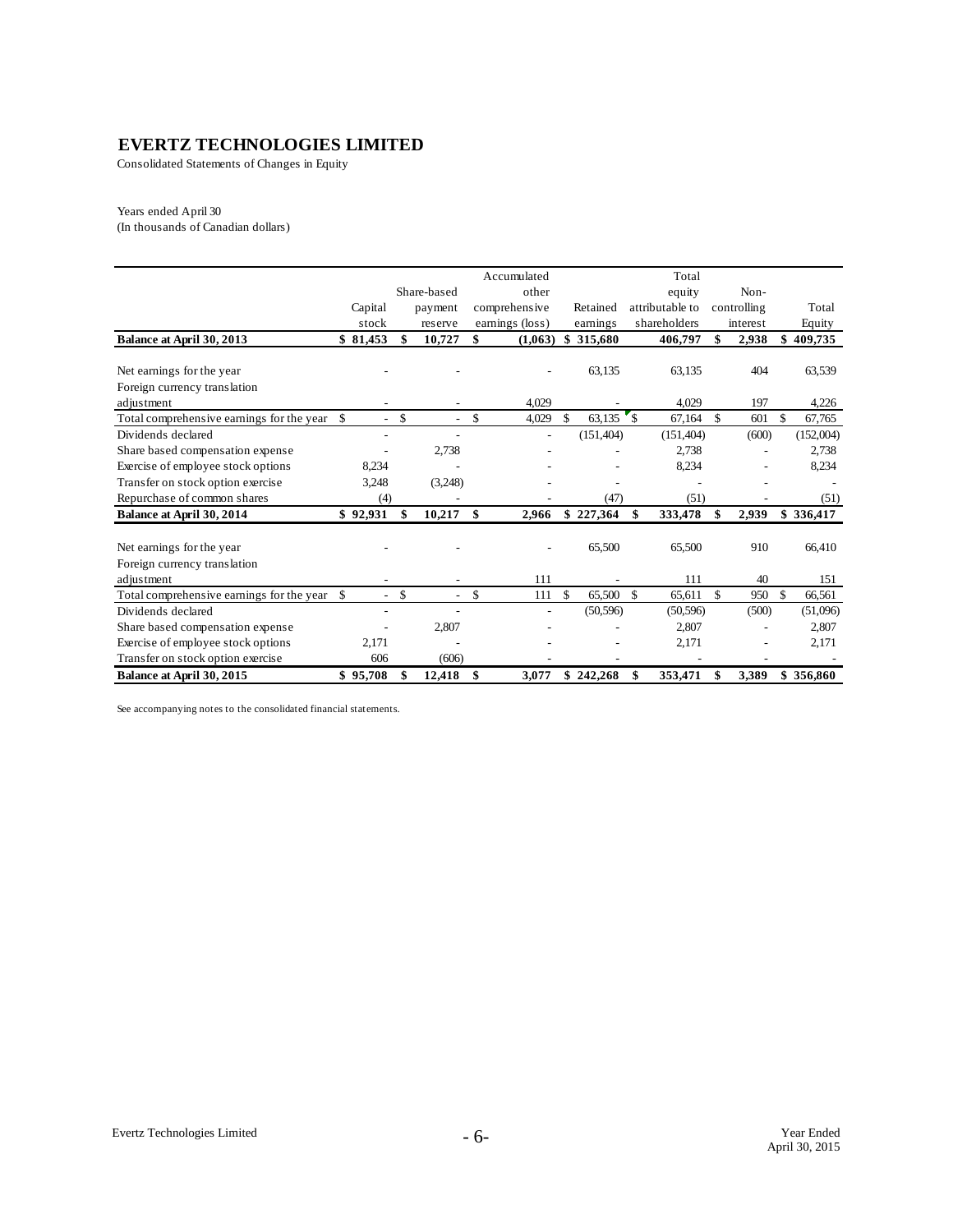Consolidated Statements of Earnings

Years ended April 30

(In thousands of Canadian dollars, except per share amounts)

|                                                       | 2015          | 2014          |
|-------------------------------------------------------|---------------|---------------|
| Revenue (note 11)                                     | \$<br>363,606 | \$<br>325,524 |
| Cost of goods sold                                    | 157,475       | 139,338       |
| Gross margin                                          | 206,131       | 186,186       |
| Expenses                                              |               |               |
| Selling, administrative and general (note 12)         | 64,969        | 62,036        |
| Research and development                              | 64,332        | 60,196        |
| Investment tax credits                                | (10,263)      | (12,292)      |
| Foreign exchange gain                                 | (1,411)       | (6,917)       |
|                                                       | 117,627       | 103,023       |
|                                                       | 88,504        | 83,163        |
| Finance income                                        | 830           | 2,001         |
| Finance costs                                         | (240)         | (398)         |
| Other income and expenses                             | 325           | 38            |
| Earnings before income taxes                          | 89,419        | 84,804        |
| Provision for (recovery of) income taxes              |               |               |
| Current (note 22)                                     | 25,154        | 24,529        |
| Deferred (note 22)                                    | (2,145)       | (3,264)       |
|                                                       | 23,009        | 21,265        |
| Net earnings for the year                             | \$<br>66,410  | \$<br>63,539  |
| Net earnings attributable to non-controlling interest | \$<br>910     | \$<br>404     |
| Net earnings attributable to shareholders             | 65,500        | 63,135        |
| Net earnings for the year                             | \$<br>66,410  | \$<br>63,539  |
|                                                       |               |               |
| Earnings per share (note 21)                          |               |               |
| Basic                                                 | \$<br>0.88    | \$<br>0.85    |
| Diluted                                               | \$<br>0.87    | \$<br>0.85    |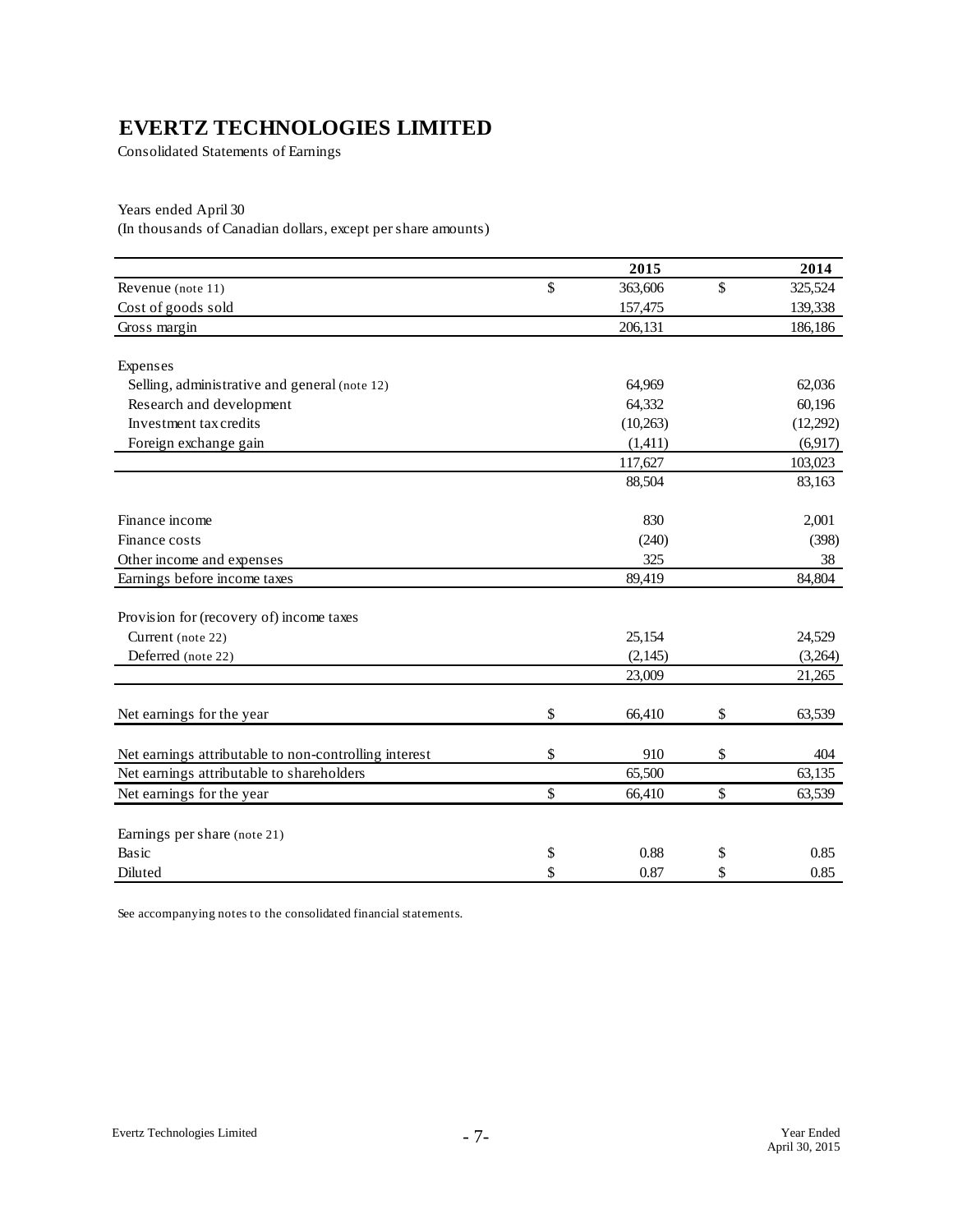Consolidated Statements of Comprehensive Earnings

Years ended April 30 (In thousands of Canadian dollars)

|                                                                 |     | 2015   |   | 2014   |
|-----------------------------------------------------------------|-----|--------|---|--------|
| Net earnings for the year.                                      | \$  | 66,410 | S | 63,539 |
| Items that may be reclassified to net earnings:                 |     |        |   |        |
| Foreign currency translation adjustment                         |     | 151    |   | 4,226  |
|                                                                 |     |        |   |        |
| Comprehensive earnings                                          | S   | 66,561 |   | 67,765 |
|                                                                 |     |        |   |        |
| Comprehensive earnings attributable to non-controlling interest | \$. | 950    |   | 601    |
| Comprehensive earnings attributable to shareholders             |     | 65,611 |   | 67,164 |
| Comprehensive earnings                                          |     | 66,561 |   | 67,765 |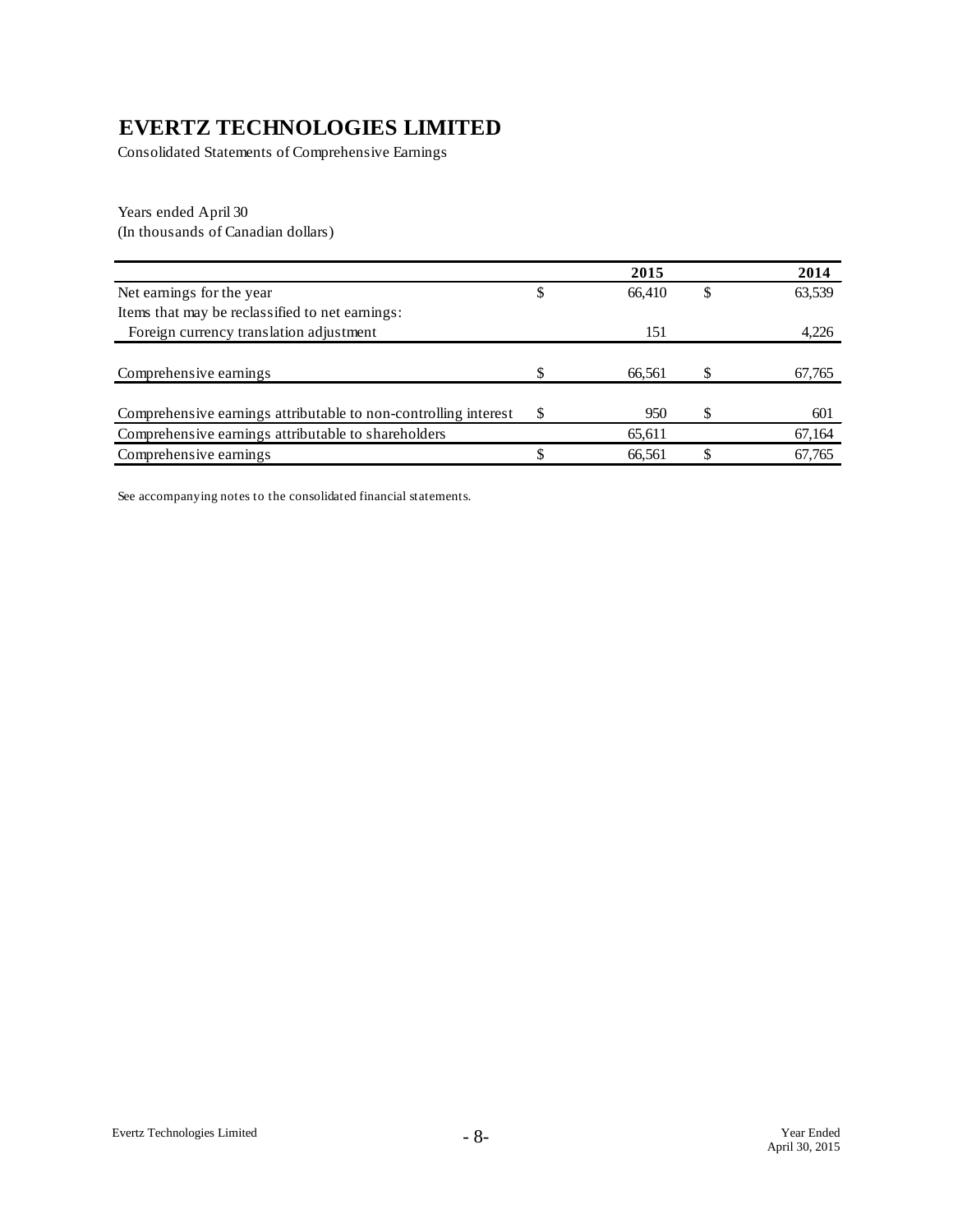Consolidated Statements of Cash Flows

Years ended April 30 (In thousands of Canadian dollars)

|                                                             | 2015          | 2014          |
|-------------------------------------------------------------|---------------|---------------|
| Operating activities                                        |               |               |
| Net earnings for the year                                   | \$<br>66,410  | \$<br>63,539  |
| Add: Items not involving cash                               |               |               |
| Depreciation of property, plant and equipment               | 10,949        | 10,535        |
| Amortization of intangible assets                           | 238           | 383           |
| Gain on instruments held for trading                        |               | (152)         |
| Loss on disposal of property, plant and equipment           | 217           | 297           |
| Share-based compensation                                    | 2,807         | 2,738         |
| Interest expense                                            | 240           | 163           |
| Deferred income tax expense                                 | (2, 145)      | (3,264)       |
|                                                             | 78,716        | 74,239        |
| Current tax expenses, net of investment tax credits         | 14,891        | 12,227        |
| Income taxes paid                                           | (11, 673)     | (6,309)       |
| Changes in non-cash working capital items (note 13)         | (27, 577)     | (44, 672)     |
| Cash provided by operating activities                       | 54,357        | 35,485        |
| Investing activities                                        |               |               |
| Proceeds from disposal of instruments held for trading      |               | 12,162        |
| Acquisition of property, plant and equipment                | (8, 335)      | (10, 821)     |
| Proceeds from disposal of property, plant and equipment     | 187           | 187           |
| Cash (used in) provided by investing activities             | (8, 148)      | 1,528         |
| Financing activities                                        |               |               |
| Repayment of long term debt                                 | (357)         | (257)         |
| Interest paid                                               | (240)         | (163)         |
| Dividends paid                                              | (50, 596)     | (151, 404)    |
| Dividends paid by subsidiaries to non-controlling interests | (500)         | (600)         |
| Capital stock repurchase (note 10)                          |               | (51)          |
| Capital stock issued                                        | 2,171         | 8,234         |
| Cash used in financing activities                           | (49, 522)     | (144, 241)    |
| Effect of exchange rates on cash and cash equivalents       | 2,038         | 526           |
| Decrease in cash and cash equivalents                       | (1,275)       | (106,702)     |
| Cash and cash equivalents beginning of year                 | 101,956       | 208,658       |
| Cash and cash equivalents end of year                       | \$<br>100,681 | \$<br>101,956 |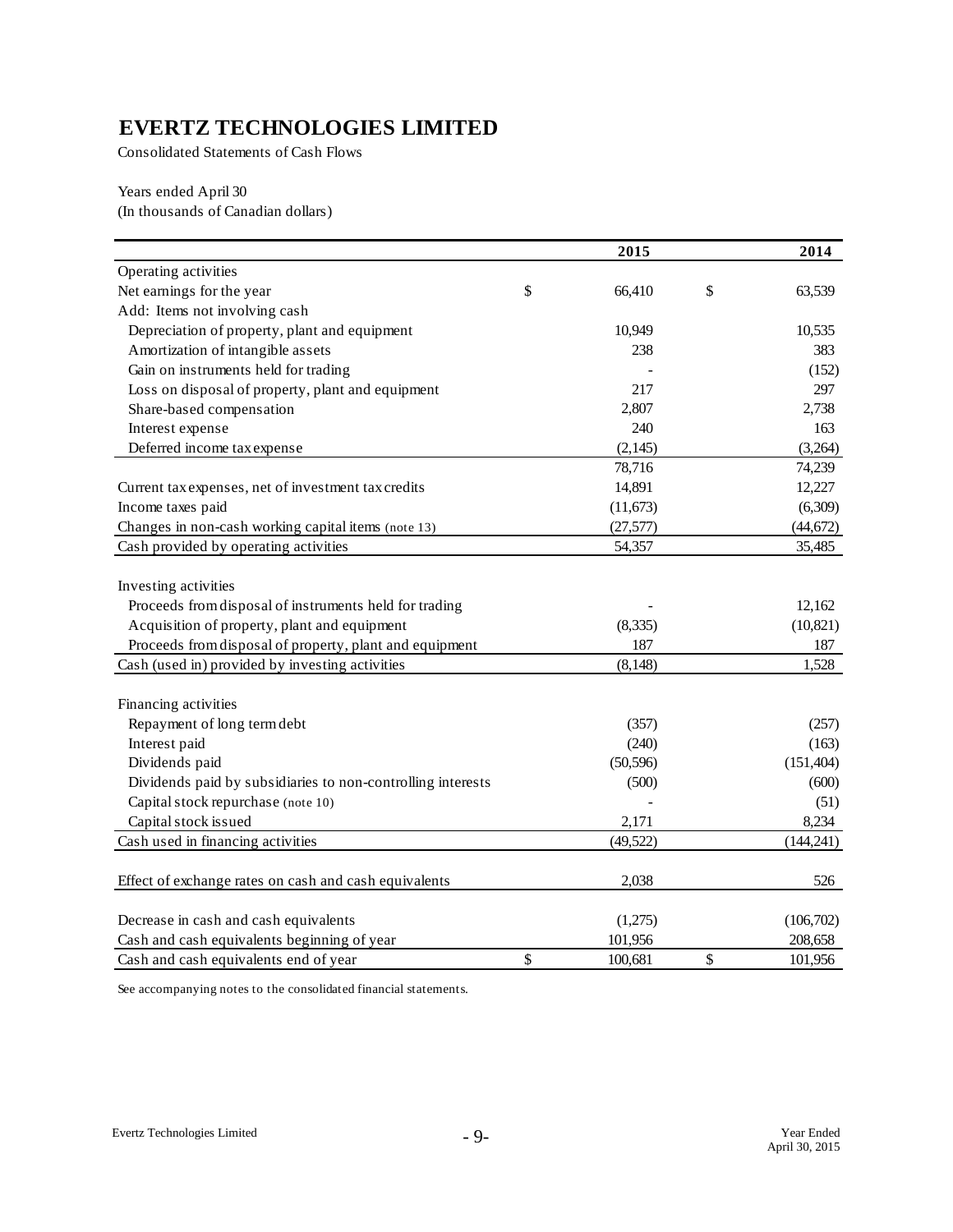# **NOTES TO THE CONSOLIDATED FINANCIAL STATEMENTS**

Years ended April 30, 2015 and 2014

(in thousands of Canadian dollars, except for "number of common shares", "number of options" and "per share" information)

Evertz Technologies Limited ("Evertz" or the "Company") is incorporated under the *Canada Business Corporations Act*. The Company is incorporated and domiciled in Canada and the registered head office is located at 5292 John Lucas Drive, Burlington, Ontario, Canada. The Company is a leading equipment provider to the television broadcast industry. The Company designs, manufactures and distributes video and audio infrastructure equipment for the production, post–production, broadcast and telecommunications markets.

#### **1. STATEMENT OF COMPLIANCE**

These consolidated financial statements have been prepared in accordance with International Financial Reporting Standards ("IFRS") as issued by the International Accounting Standards Board ("IASB").

These consolidated financial statements were authorized for issue by the Board of Directors on June 10, 2015.

#### **2. SIGNIFICANT ACCOUNTING POLICIES**

Outlined below are those policies considered particularly significant:

#### *Basis of Measurement*

These financial statements have been prepared on the historical cost basis except for certain financial assets and liabilities which are stated at fair value. Historical cost is generally based on the fair value of the consideration given in exchange for assets.

#### *Functional and Presentation Currency*

These financial statements are presented in Canadian dollars, which is the Company's functional currency. All financial information presented in Canadian dollars has been rounded to the nearest thousand, except per share amounts.

#### *Basis of Consolidation*

These financial statements incorporate the financial statements of the Company and entities controlled by the Company (its subsidiaries). Control is achieved where the Company has power over an entity, has exposure or rights to variable returns from its involvement with the entity and has the ability to use its power over the entity to affect the amount of the investor's returns.

The results of subsidiaries acquired or disposed of are included in the consolidated statements of earnings and comprehensive earnings from the effective date of acquisition of control and up to the effective date of disposal of control, as appropriate. Total comprehensive earnings of subsidiaries is attributed to the owners of the Company and to the non-controlling interests even if this results in the non-controlling interests having a deficit balance.

All intra-Company transactions, balances, income and expenses are eliminated in full on consolidation.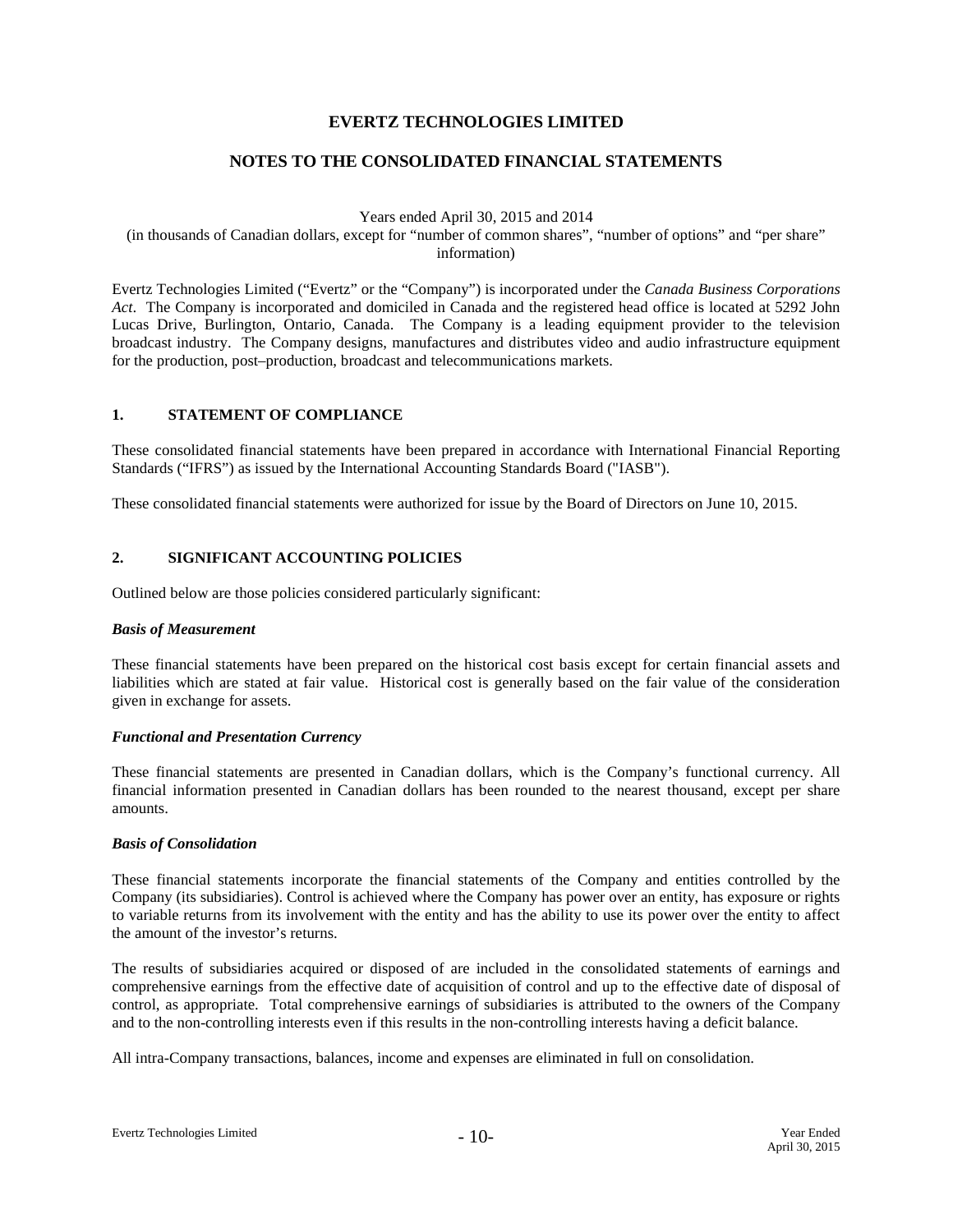#### *Business Combinations*

Business combinations are accounted for using the acquisition method. The cost of the acquisition is measured at the aggregate of the fair values, at the date of acquisition, of assets transferred, liabilities incurred or assumed, and equity instruments issued by the Company. The acquiree's identifiable assets and liabilities assumed are recognized at their fair value at the acquisition date. Acquisition-related costs are recognized in earnings as incurred. Any contingent consideration is measured at fair value on date of the acquisition and is included as part of the consideration transferred. The fair value of the contingent consideration liability is re-measured at each reporting date with corresponding gain/loss recognized in earnings. The excess of the consideration over the fair value of the net identifiable assets and liabilities acquired is recorded as goodwill.

On an acquisition by acquisition basis, any non-controlling interest is measured either at the fair value of the noncontrolling interest or at the fair value of the proportionate share of the net identifiable assets acquired. Goodwill arising on an acquisition of a business is carried at cost as established at the date of acquisition of the business less accumulated impairment losses, if any.

#### *Revenue Recognition*

Revenue is measured at the fair value of consideration received or receivable, net of discounts and after eliminating intercompany sales.

Where revenue arrangements have separately identifiable components, the consideration received or receivable is allocated to each identifiable component and the applicable revenue recognition criteria are applied to each of the components.

Revenue is derived from the sale of hardware and software solutions including related services, training and commissioning. Revenue from sales of hardware and software are recognized upon shipment, provided that the significant risks and rewards of ownership have been transferred to the customer, the Company retains neither continuing managerial involvement to the degree usually associated with ownership nor effective control over the goods sold, revenue can be reliably measured and its probable that the economic benefits will flow to the Company. Service revenue is recognized as services are performed.

Certain of the Company's contracts are long-term in nature. When the outcome of the contract can be assessed reliably, the Company recognizes revenue on long-term contracts using the percentage of completion method, based on costs incurred relative to the estimated total contract costs. When the outcome of the contract cannot be assessed reliably contract costs incurred are immediately expensed and revenue is recognized only to the extent that costs are considered likely to be recovered.

#### *Finance Income*

Interest revenue is recognized when it is probable that the economic benefits will flow to the Company and the amount of revenue can be measured reliably. Interest revenue is accrued on a time basis, by reference to the principal outstanding and at the effective interest rate applicable, which is the rate that exactly discounts estimated future cash receipts through the expected life of the financial asset to that asset's net carrying amount on initial recognition.

#### *Cash and Cash Equivalents*

Cash and cash equivalents include cash on hand and in the bank, net of outstanding bank overdrafts.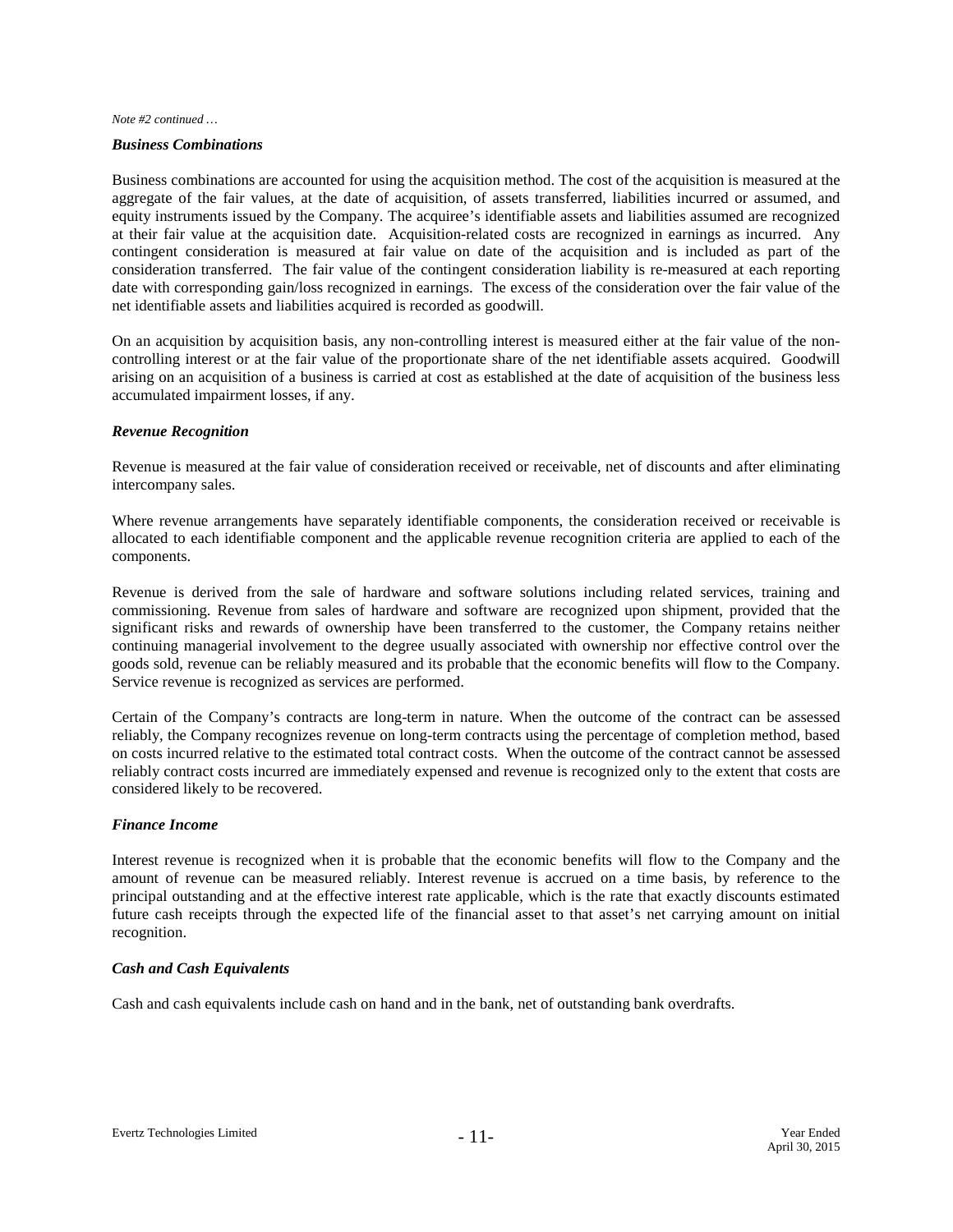#### *Inventories*

Inventories consist of raw materials and supplies, work in progress and finished goods. Inventories are stated at the lower of cost and net realizable value. Cost is determined on a weighted average basis and includes raw materials, the cost of direct labour applied to the product and the overhead expense.

Net realizable value represents the estimated selling price for inventories less all estimated costs of completion and costs necessary to make the sale.

#### *Property, Plant and Equipment*

Property, plant and equipment are stated at cost less accumulated depreciation and any recognized impairment loss. Where the costs of certain components of an item of property, plant and equipment are significant in relation to the total cost of the item, they are accounted for and depreciated separately. Depreciation expense is calculated based on depreciable amounts which is the cost of an asset less residual value and is recognized in earnings on a straightline basis over the estimated useful life of the related asset. Borrowing costs are capitalized to the cost of qualifying assets that take a substantial period of time to be ready for their intended use.

The estimated useful lives are as follows:

| Asset                              | <b>Basis</b>  | Rate            |
|------------------------------------|---------------|-----------------|
| Office furniture and equipment     | Straight-line | 10 years        |
| Research and development equipment | Straight-line | 5 years         |
| Machinery and equipment            | Straight-line | $5 - 15$ years  |
| Leaseholds                         | Straight-line | 5 years         |
| <b>Building</b>                    | Straight-line | $10 - 40$ years |
| Airplanes                          | Straight-line | $10 - 20$ years |

The gain or loss arising on the disposal or retirement of an asset is determined as the difference between the sales proceeds and the carrying amount of the asset and is recognized in earnings.

The Company reviews the residual value, estimated useful life and the depreciation method at least annually.

#### *Impairment of Non-Financial Assets*

Goodwill is tested for impairment annually, or whenever events or changes in circumstances indicate that the carrying amount may be more than its recoverable amount. At each reporting period, the Company reviews the carrying amounts of its other non-financial assets to determine whether there is any indication that those assets have suffered an impairment loss. If any such indication exists, the recoverable amount of the asset is estimated in order to determine the extent of the impairment loss (if any). Where the asset does not generate cash inflows that are largely independent from other assets, the Company estimates the recoverable amount of the cash-generating unit ("CGU") to which the asset belongs. Goodwill is allocated to a group of CGU's based on the level at which it is monitored for internal reporting purposes.

Recoverable amount is the higher of fair value less costs to sell and value in use. In assessing value in use, the estimated future cash flows are discounted to their present value using a pre-tax discount rate that reflects current market assessments of the time value of money and the risks specific to the asset for which the estimates of future cash flows have not been adjusted.

If the recoverable amount of an asset or CGU is estimated to be less than its carrying amount, the carrying amount of the asset or CGU is reduced to its recoverable amount. An impairment loss relating to a CGU to which goodwill has been allocated, is allocated to the carrying amount of the goodwill first. An impairment loss is recognized immediately in earnings.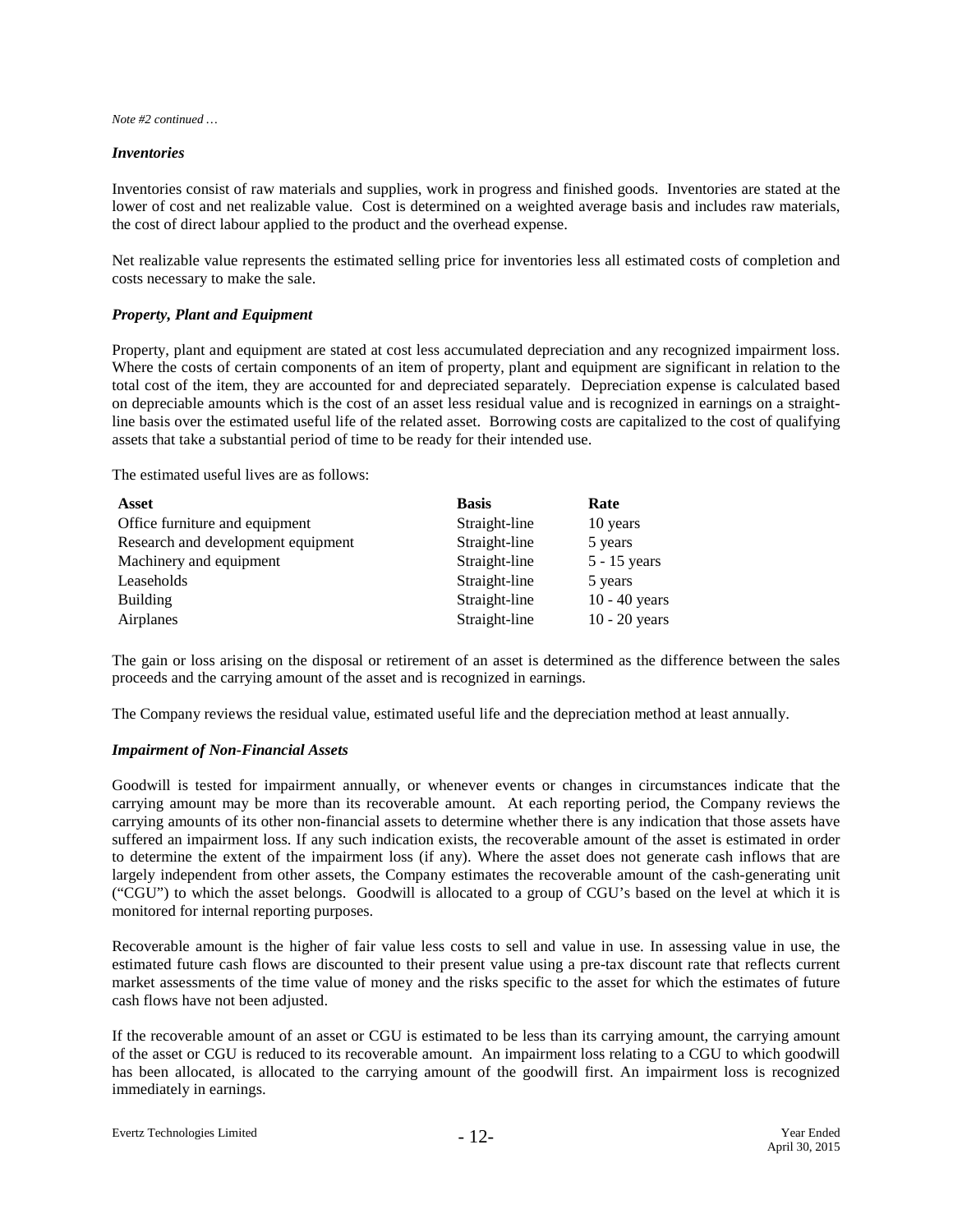An impairment loss in respect of goodwill is not reversed. Where an impairment loss subsequently reverses for other non-financial assets, the carrying amount of the asset or CGU is increased to the revised estimate of its recoverable amount, but so that the increased carrying amount does not exceed the carrying amount that would have been determined had no impairment loss been recognized for the asset or CGU in prior years. A reversal of an impairment loss is recognized immediately in earnings.

#### *Intangible Assets*

#### *Intangible Assets*

Intangible assets represent intellectual property acquired through business acquisitions and are recorded at cost less any impairment loss and are amortized using the straight–line method over a four–year period. The estimated useful life and amortization method are reviewed at the end of each reporting period.

#### *Research and Development*

All research and development expenditures are expensed as incurred unless a development project meets the criteria for capitalization. Development expenditures are capitalized only if development costs can be measured reliably, the product or process is technically and commercially feasible, future economic benefits are probable and the Company intends to and has sufficient resources to complete development and to use or sell the asset. No internally generated intangible assets have been recognized to date.

Research and development expenditures are recorded gross of investment tax credits and related government grants. Investment tax credits for scientific research and experimental development are recognized in the period the qualifying expenditures are incurred if there is reasonable assurance that they will be realized.

#### *Provisions*

Provisions are recognized when the Company has a present obligation (legal or constructive) as a result of a past event, it is probable that the Company will be required to settle that obligation and a reliable estimate can be made of the amount of the obligation.

The amount recognized as a provision is the best estimate of the consideration required to settle the present obligation at the reporting period, taking into account the risks and uncertainties surrounding the obligation. Where a provision is measured using the cash flows estimated to settle the present obligation, its carrying amount is the present value of those cash flows.

When some or all of the economic benefits required to settle a provision are expected to be recovered from a third party, a receivable is recognized as an asset if it is virtually certain that reimbursement will be received and the amount of the receivable can be measured reliably.

#### *Leasing*

Leases are classified as finance leases whenever the terms of the lease transfer substantially all the risks and rewards of ownership to the lessee. All other leases are classified as operating leases.

Assets held under finance leases are recognised as assets of the Company at their fair value or, if lower, at the present value of the minimum lease payments, each determined at the inception of the lease. The corresponding liability to the lessor is included in the statement of financial position as a finance lease obligation.

Rentals payable under operating leases are charged to earnings on a straight-line basis over the term of the relevant lease.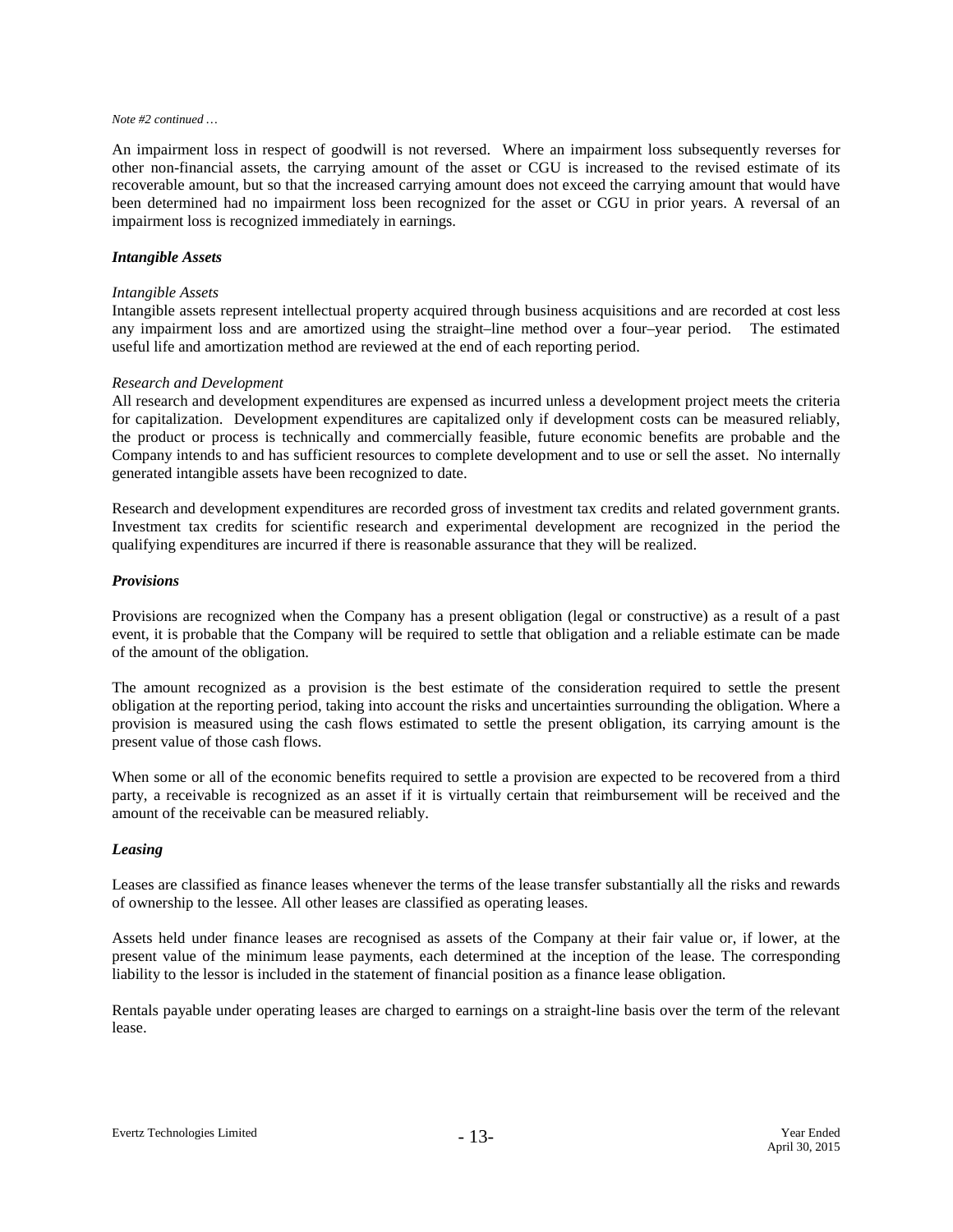#### *Foreign Currency Translation*

The individual financial statements of each subsidiary entity are presented in the currency of the primary economic environment in which the entity operates (its functional currency). For the purpose of the consolidated financial statements, the results and financial position of each group entity are presented in Canadian dollars ("CDN"), which is the functional currency of the parent Company and the presentation currency for the financial statements.

In preparing the financial statements of the individual entities, transactions in currencies other than the entity's functional currency (foreign currencies) are recognized at the rates of exchange prevailing at the dates of the transactions. At the end of each reporting period, monetary items denominated in foreign currencies are retranslated at the rates prevailing at that date. Exchange differences are recognized in earnings in the period in which they arise. Non-monetary items that are measured in terms of historical cost in a foreign currency are not retranslated.

For the purpose of presenting consolidated financial statements, the assets and liabilities of the Company's foreign operations are expressed in Canadian dollars using exchange rates prevailing at the end of the reporting period. Income and expense items are translated at the average exchange rates for the period. Foreign currency gains and losses are recognized in other comprehensive earnings. The relevant amount in cumulative foreign currency translation adjustment is reclassified into earnings upon disposition or partial disposition of a foreign operation and attributed to non-controlling interests as appropriate.

#### *Income Taxes*

#### *Current Tax*

The tax currently payable is based on taxable profit for the year. Taxable profit differs from net earnings as reported in the statement of earnings because it excludes items of income or expense that are taxable or deductible in other years and it further excludes items that are never taxable or deductible. The Company's liability for current tax is calculated using tax rates that have been enacted or substantively enacted by the statement of financial position date.

#### *Deferred Tax*

Deferred tax is the tax expected to be payable or recoverable on unused tax losses and credits, as well as differences between the carrying amounts of assets and liabilities in the financial statements and the corresponding tax bases used in the computation of taxable profit. Deferred tax liabilities are generally recognized for all taxable temporary differences and deferred tax assets are recognized to the extent that it is probable that taxable profits will be available against which unused tax losses, credits and other deductible temporary differences can be utilized. Such assets and liabilities are not recognized if the temporary difference arises from the initial recognition of goodwill or from the initial recognition (other than in a business combination) of other assets and liabilities in a transaction that affects neither the taxable profit nor the accounting profit.

The carrying amount of deferred tax assets is reviewed at each reporting period and reduced to the extent that it is no longer probable that sufficient taxable profits will be available to allow all or part of the asset to be recovered.

Deferred tax is calculated at the tax rates that are expected to apply in the period when the liability is settled or the asset is realized. The measurement of deferred tax liabilities and assets reflects the tax consequences that would follow from the manner in which the Company expects, at the end of the reporting period, to recover or settle the carrying amount of its assets and liabilities. Deferred tax is charged or credited to earnings, except when it relates to items charged or credited directly to other comprehensive earnings or equity, in which case the deferred tax is also dealt with in other comprehensive earnings or equity.

#### *Share Based Compensation*

Equity-settled share-based payments to employees and others providing similar services are measured at the fair value of the equity instruments at the grant date. Details regarding the determination of the fair value of equitysettled share-based transactions are set out in note 14.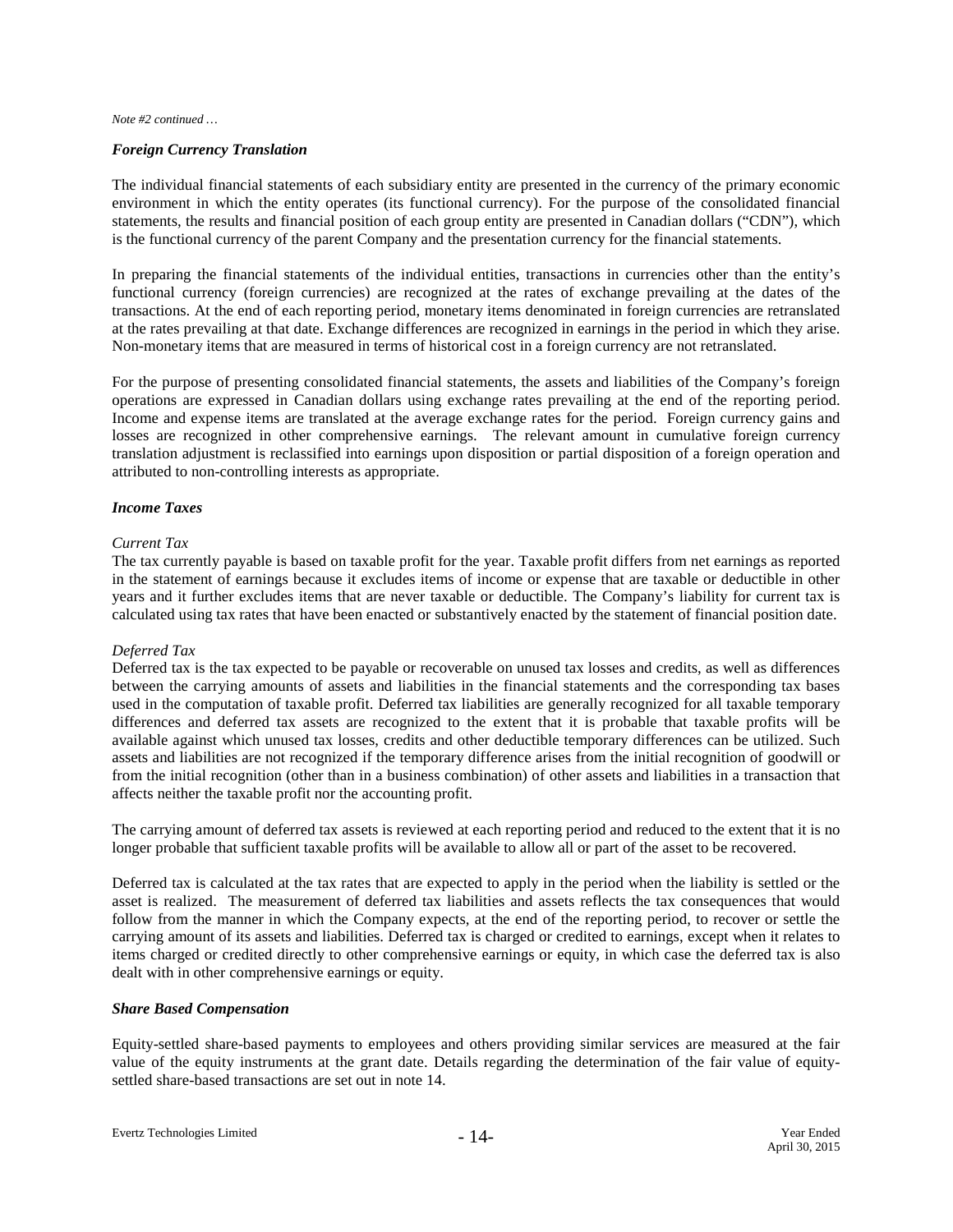The fair value determined at the grant date of the equity-settled share-based payments is expensed on a straight-line basis over the vesting period of the option based on the Company's estimate of the number of equity instruments that will eventually vest. At each reporting period, the Company revises its estimate of the number of equity instruments expected to vest. The impact of the revision of the original estimates, if any, is recognized in earnings such that the cumulative expense reflects the revised estimate, with a corresponding adjustment to share based payment reserve.

#### *Earnings Per Share*

The Company presents basic and diluted earnings per share ("EPS") data for its common shares. Basic EPS is calculated by dividing the net earnings attributable to shareholders by the weighted average number of common shares outstanding during the period. Diluted EPS is determined by adjusting the net earnings attributable to shareholders and the weighted average number of common shares outstanding for the effects of all potentially dilutive common shares, which is comprised of share options granted to employees with an exercise price below the average market price.

#### *Finance Costs*

Finance costs directly attributable to the acquisition, construction or production of qualifying assets, which are assets that necessarily take a substantial period of time to get ready for their intended use or sale, are added to the cost of those assets, until such time as the assets are substantially ready for their intended use or sale.

Investment income earned on the temporary investment of specific borrowings pending their expenditure on qualifying assets is deducted from the borrowing costs eligible for capitalisation.

All other finance costs are recognized in earnings in the period in which they are incurred.

## *Investment Tax Credits*

The Company is entitled to investment tax credits, which are earned as a percentage of eligible research and development expenditures incurred in each taxation year. Investment tax credits relate entirely to the Company's research and development expenses in the consolidated statements of earnings but are presented separately in the consolidated statements of earnings for information purposes. Investment tax credits are recognized and recorded within income tax receivable or as a reduction of income tax payable, when there is reasonable assurance they will be received.

#### *Financial Instruments*

The Company's financial assets and liabilities which are initially recorded at fair value and subsequently measured based on their assigned classifications as follows:

| <b>Asset/Liability</b>      | Category              | <b>Measurement</b> |
|-----------------------------|-----------------------|--------------------|
| Cash and cash equivalents   | Loans and receivables | Amortized cost     |
| Trade and other receivables | Loans and receivables | Amortized cost     |
| Trade and other payables    | Other liabilities     | Amortized cost     |
| Long term debt              | Other liabilities     | Amortized cost     |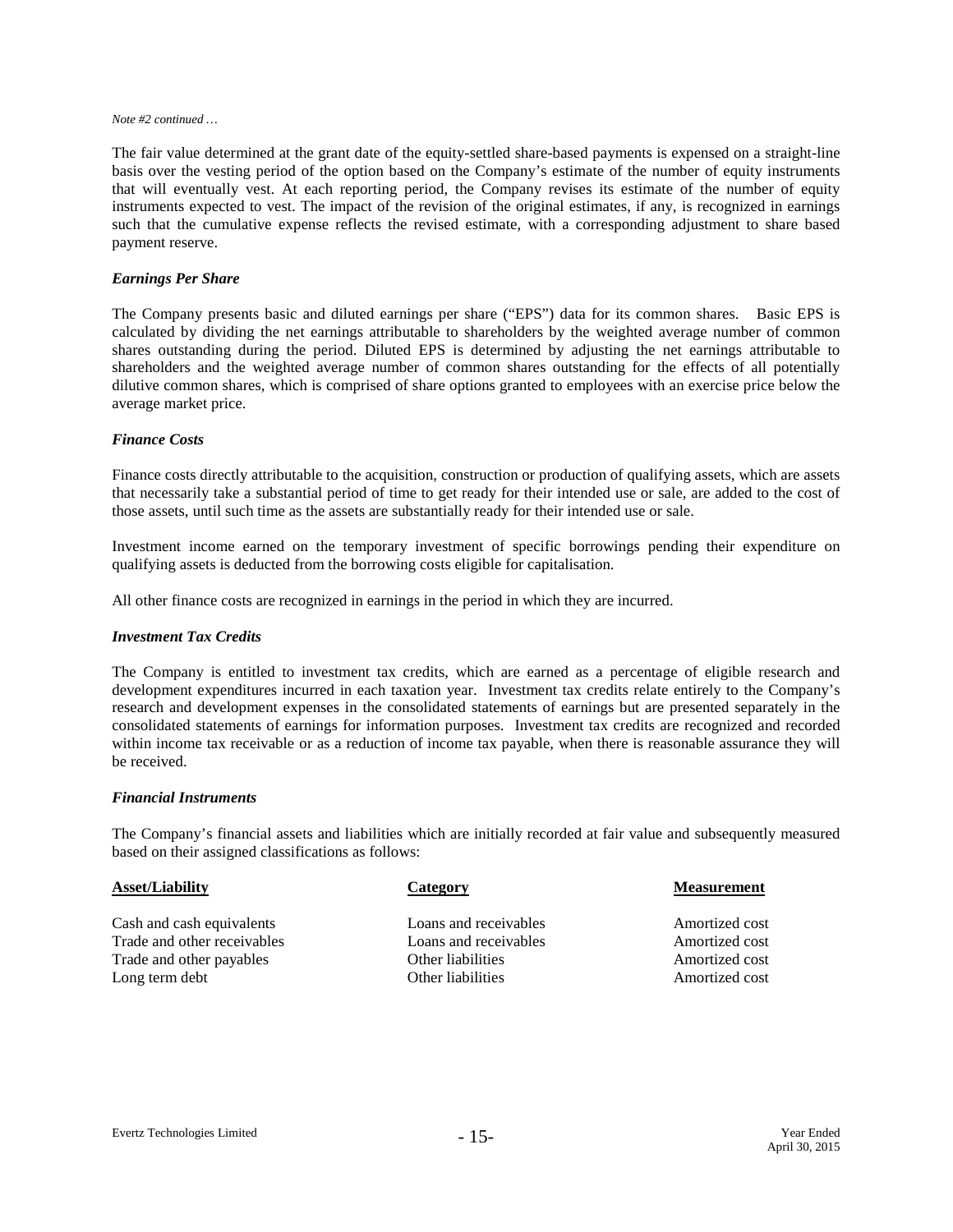#### *Financial Assets*

All financial assets are initially measured at fair value, plus transaction costs, except for those financial assets classified as fair value through profit or loss, which are initially measured at fair value. Transaction costs in respect of financial instruments that are classified as fair value through profit or loss are recognized in earnings immediately. Transaction costs in respect of other financial instruments are included in the initial measurement of the financial instrument.

Financial assets are classified into the following specific categories: financial assets "at fair value through profit or loss" ("FVTPL"), "held-to-maturity" investments, "available-for-sale" ("AFS") financial assets and "loans and receivables". The classification depends on the nature and purpose of the financial assets and is determined at the time of initial recognition.

Financial assets at FVTPL are stated at fair value, with any gains or losses arising on re-measurement recognized in earnings.

#### *Impairment of Financial Assets*

Financial assets, other than those at FVTPL, are assessed for indicators of impairment at each reporting period. Financial assets are impaired where there is objective evidence that, as a result of one or more events that occurred after the initial recognition of the financial asset, the estimated future cash flows of the investment have been affected. For certain categories of financial assets, such as trade and other receivables, assets that are assessed not to be impaired individually are, in addition, assessed for impairment on a collective basis. Objective evidence of impairment of a financial asset can include a significant or prolonged decline in the fair value of an asset, default or delinquency by a debtor, indication that a debtor will enter bankruptcy or financial re-organization or the disappearance of an active market for a security.

For financial assets carried at amortized cost, the amount of the impairment is the difference between the asset's carrying amount and the present value of estimated future cash flows, discounted at the financial asset's original effective interest rate.

The carrying amount of the financial asset is reduced by the impairment loss directly for all financial assets with the exception of trade receivables, where the carrying amount is reduced through the use of an allowance account. When a trade receivable is considered uncollectible, it is written off against the allowance account. Subsequent recoveries of amounts previously written off are credited against the allowance account. Changes in the carrying amount of the allowance account are recognized in earnings.

#### *Financial Liabilities and Equity Instruments Issued by the Company*

Financial liabilities at FVTPL are stated at fair value, with any gains or losses arising on re-measurement recognized in earnings. The net gain or loss recognized in earnings incorporates any interest paid on the financial liability and is included in the "other income and expenses" line item in the consolidated statements of earnings.

An equity instrument is any contract that evidences a residual interest in the assets of an entity after deducting all of its liabilities. Equity instruments issued by the Company are recognized at the proceeds received, net of direct issue costs.

Other financial liabilities, including long term debt, are initially measured at fair value, net of transaction costs. Other financial liabilities are subsequently measured at amortized cost using the effective interest method, with interest expense recognized on an effective yield basis.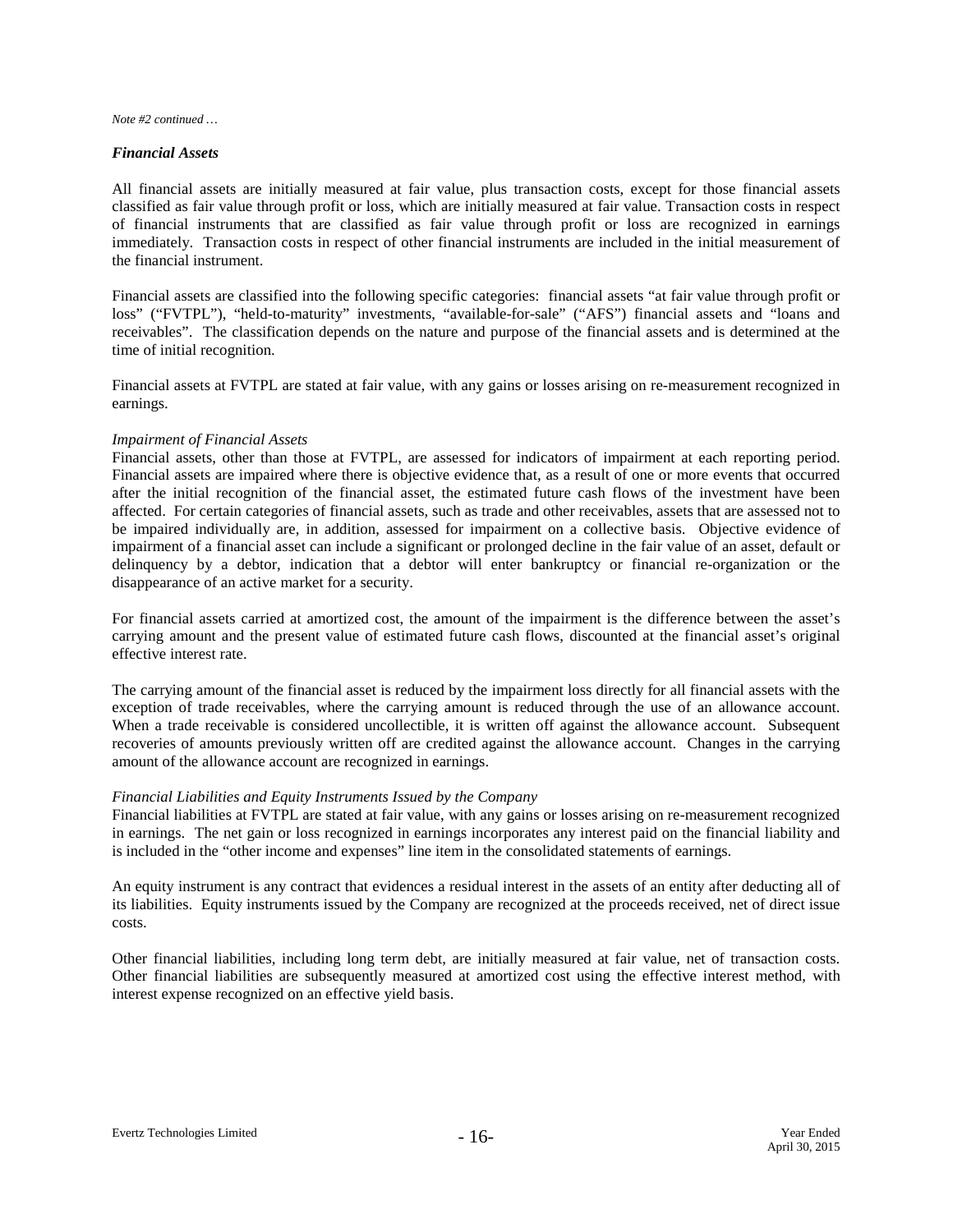#### *Use of Estimates and Judgments*

The preparation of financial statements in conformity with IFRS requires management to make judgments, estimates and assumptions that affect the reported amounts of assets and liabilities and disclosure of contingent assets and liabilities at the date of the financial statements and the reported amounts of revenues and expenses during the year. Consequently, actual results could differ from those estimates. Those estimates and underlying assumptions are reviewed on an ongoing basis. Revisions to accounting estimates are recognized in the period in which the estimate is revised and in any future periods affected. Significant estimates include the determination of the allowance for doubtful accounts for trade receivables, provision for inventory obsolescence, the useful life of property, plant and equipment for depreciation, amortization and valuation of net recoverable amount of property, plant and equipment, determination of fair value for share-based compensation, evaluating deferred income tax assets and liabilities, the determination of fair value of financial instruments and the likelihood of recoverability, and the determination of implied fair value of goodwill and implied fair value of assets and liabilities for purchase price allocation purposes and goodwill impairment test purposes.

Significant items requiring the use of judgment in application of accounting policies and assumptions include the determination of functional currencies, classification of financial instruments, classification of leases, application of the percentage of completion method on long-term contracts, degree of componentization applied when calculating amortization of property, plant and equipment, and identification of cash generating units for impairment testing purposes.

#### *Operating Segments*

An operating segment is a component of the Company that engages in business activities from which it may earn revenues and incur expenses, including revenues and expenses that relate to transactions with any of the Company's other components. The Company reviewed its operations and determined that it operates a single reportable segment, the television broadcast equipment market. The single reportable operating segment derives its revenue from the sale of hardware and software solutions including related services, training and commissioning.

#### **Changes in Accounting Policies**

#### *Financial Instruments*

Effective May 1, 2014, the Company adopted amendments to IAS 32, *Financial Instruments: Presentations* ("IAS 32"), which clarified certain aspects of the requirements to offset. The amendments focus on the criterion that an entity currently has a legally enforceable right to set off the recognized amounts and the criterion that an entity intends either to settle on a net basis or to realize the asset and settle the liability simultaneously. The adoption of the amendments did not have a material impact on the Consolidated Financial Statements.

#### *Levies*

Effective May 1, 2014, the Company adopted IFRIC 21, *Levies* ("IFRIC 21") which provides guidance on accounting for levies in accordance with IAS 37, *Provisions, Contingent Liabilities and Contingent Assets.* IFRIC 21 defines a levy as an outflow from an entity imposed by a government in accordance with legislation and confirms that an entity recognizes a liability for a levy only when the triggering event specified in the legislation occurs. IFRIC 21 did not have a material impact on the Consolidated Financial Statements.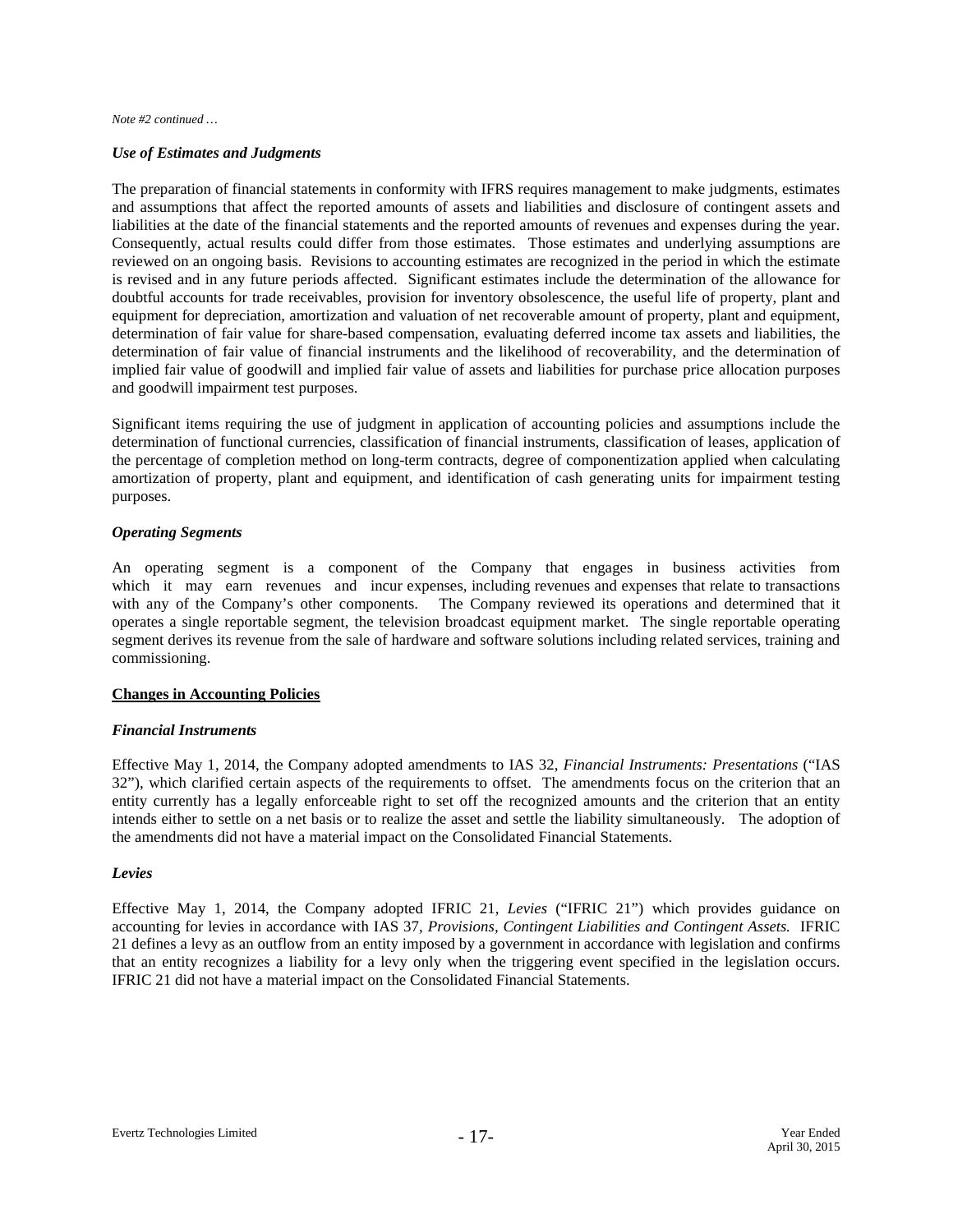#### **New and Revised IFRSs Issued but Not Yet Effective**

Following is a listing of amendments, revisions and new International Financial Reporting Standards issued but not yet effective. Unless otherwise indicated, earlier application is permitted. The Company has not yet determined the impact of the adoption of the following standards.

#### *Financial Instruments*

IFRS 9, *Financial instruments* ("IFRS 9") was issued by the IASB in July 2014 and will replace IAS 39, *Financial Instruments: Recognition and Measurement* ("IAS 39"). IFRS 9 introduces new requirements for the financial reporting of financial assets and financial liabilities. IFRS 9 is effective for annual periods beginning on or after January 1, 2018.

#### *Revenue*

IFRS 15, *Revenue from contracts with customers* ("IFRS 15") was issued by the IASB in May 2014 and will replace IAS 11, *Construction Contracts* and IAS 18 *Revenue*. IFRS 15 specifies how and when revenue will be recognized. IFRS 15 is effective for annual periods beginning on or after January 1, 2017.

## **3. TRADE AND OTHER RECEIVABLES**

|                                                                 |   | 2015   | 2014   |
|-----------------------------------------------------------------|---|--------|--------|
| Trade receivables                                               | S | 87,003 | 81,165 |
| Receivables on construction contracts, net of progress billings |   | 6.019  | 3.659  |
| Other receivables                                               |   | 2.381  | 3.157  |
|                                                                 |   | 95.403 | 87.981 |

# **4. INVENTORIES**

|                           |   | 2015    | 2014    |
|---------------------------|---|---------|---------|
| Finished goods            | S | 71,315  | 59,958  |
| Raw material and supplies |   | 54,174  | 48,409  |
| Work in progress          |   | 28,770  | 26,194  |
|                           |   | 154.259 | 134,561 |

Cost of sales for the year ended April 30, 2015 was comprised of \$151,729 of inventory (2014 - \$130,371) and \$6,465 of inventory write-offs (2014 - \$5,326).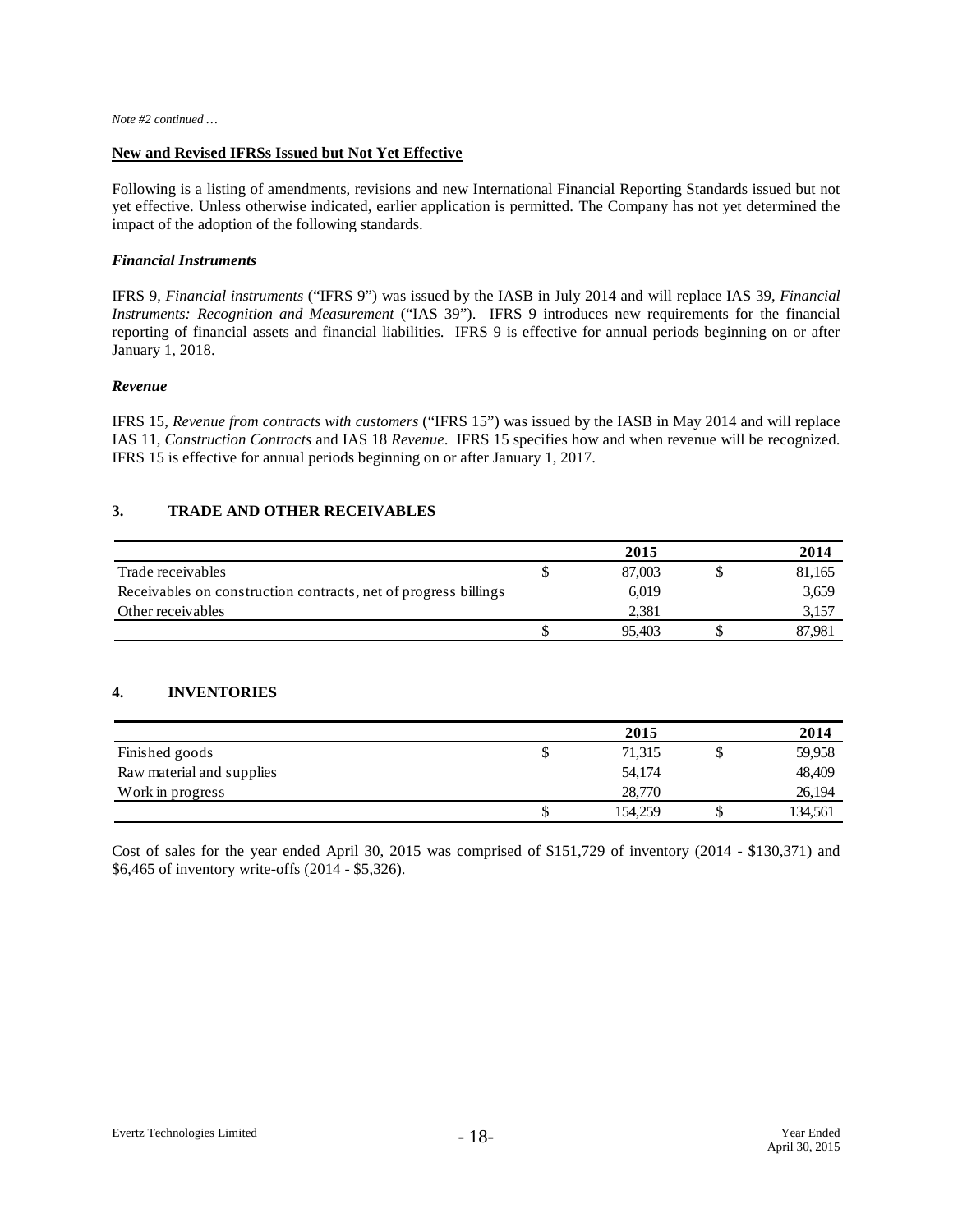# **5. PROPERTY, PLANT AND EQUIPMENT**

|                                    |               |    | April 30, 2015      |    |               |     |         |    |                     |        |          |  |       |
|------------------------------------|---------------|----|---------------------|----|---------------|-----|---------|----|---------------------|--------|----------|--|-------|
|                                    |               |    | <b>Accumulated</b>  |    | Carrying      |     |         |    | <b>Accumulated</b>  |        | Carrying |  |       |
|                                    | Cost          |    | <b>Depreciation</b> |    | <b>Amount</b> |     | Cost    |    | <b>Depreciation</b> | Amount |          |  |       |
| Office furniture and equipment     | \$<br>2,862   | \$ | 1,707               | \$ | 1,155         | \$. | 2.507   | \$ | 1,413               | \$     | 1,094    |  |       |
| Research and development equipment | 29,046        |    | 16,764              |    | 12,282        |     | 25,839  |    | 12.410              |        | 13,429   |  |       |
| Airplanes                          | 19.727        |    | 9.274               |    | 10.453        |     | 19.727  |    | 7.966               |        | 11,761   |  |       |
| Machinery and equipment            | 48,970        |    | 35,599              |    | 13,371        |     | 45,258  |    | 31,872              |        | 13,386   |  |       |
| Leaseholds                         | 5,981         |    | 4,088               |    | 1,893         |     | 5.165   |    | 3.423               |        | 1,742    |  |       |
| Land                               | 2.215         |    | -                   |    | 2.215         |     | 2,330   |    |                     |        | 2,330    |  |       |
| <b>Buildings</b>                   | 9,574         |    | 1.863               |    |               |     | 7,711   |    | 9,973               |        | 1,884    |  | 8,089 |
|                                    | \$<br>118,375 |    | 69,295              |    | 49,080        |     | 110,799 | ¢  | 58,968              | \$     | 51,831   |  |       |

|                                 | Office                   | <b>Research</b>          |               |                          |               |                  |    |                          |               |                          |                       |               |              |
|---------------------------------|--------------------------|--------------------------|---------------|--------------------------|---------------|------------------|----|--------------------------|---------------|--------------------------|-----------------------|---------------|--------------|
|                                 | furniture                | and                      |               |                          |               | <b>Machinery</b> |    |                          |               |                          |                       |               |              |
|                                 | and                      | development              |               |                          | and           |                  |    |                          |               |                          |                       |               |              |
|                                 | equipment                | equipment Airplanes      |               |                          |               |                  |    | equipment Leaseholds     |               |                          | <b>Land Buildings</b> |               | <b>Total</b> |
| Cost                            |                          |                          |               |                          |               |                  |    |                          |               |                          |                       |               |              |
| Balance as at April 30, 2013    | \$<br>1,726              | \$<br>18,483             | \$            | 12,639                   | \$            | 42,339           | \$ | 4,290                    | \$            | 2,060                    | 8,816<br>\$           | <sup>\$</sup> | 90,353       |
| <b>Additions</b>                | 238                      | 6,768                    |               |                          |               | 2,940            |    | 875                      |               |                          |                       |               | 10,821       |
| Transfer from held for sale     |                          |                          |               | 7,088                    |               |                  |    |                          |               |                          |                       |               | 7,088        |
| Foreign exchange adjustments    | 543                      | 588                      |               |                          |               | 246              |    |                          |               | 270                      | 1,157                 |               | 2,804        |
| Disposals                       | ٠                        | ÷,                       |               |                          |               | (267)            |    |                          |               |                          |                       |               | (267)        |
| Balance as at April 30, 2014    | \$<br>2,507              | \$<br>25,839             |               | \$19,727                 | \$            | 45,258           | \$ | 5,165                    | \$            | 2,330                    | \$9,973               |               | \$110,799    |
| <b>Additions</b>                | 382                      | 3,252                    |               |                          |               | 3,892            |    | 809                      |               | $\overline{\phantom{a}}$ | ÷,                    |               | 8,335        |
| Foreign exchange adjustments    | (27)                     | 14                       |               |                          |               | 104              |    | 7                        |               | (115)                    | (399)                 |               | (416)        |
| Disposals                       | ÷,                       | (59)                     |               |                          |               | (284)            |    |                          |               |                          |                       |               | (343)        |
| Balance as at April 30, 2015    | \$<br>2,862              | \$<br>29,046             |               | \$19,727                 | \$            | 48,970           | \$ | 5,981                    | \$            | 2,215                    | \$9,574               |               | \$118,375    |
|                                 |                          |                          |               |                          |               |                  |    |                          |               |                          |                       |               |              |
| <b>Accumulated Depreciation</b> |                          |                          |               |                          |               |                  |    |                          |               |                          |                       |               |              |
| Balance as at April 30, 2013    | \$<br>957                | \$<br>8,608              | <sup>\$</sup> | 1,956                    | <sup>\$</sup> | 28,018           | \$ | 2.705                    | $\mathcal{S}$ |                          | 1,472                 |               | 43,716       |
| Depreciation for the year       | 103                      | 3,289                    |               | 2,188                    |               | 4,047            |    | 718                      |               |                          | 190                   |               | 10,535       |
| Transfer from held for sale     |                          | $\sim$                   |               | 3,822                    |               |                  |    |                          |               |                          | ÷,                    |               | 3,822        |
| Foreign exchange adjustments    | 353                      | 513                      |               |                          |               | 67               |    |                          |               |                          | 222                   |               | 1,155        |
| Disposals                       | $\overline{\phantom{a}}$ | $\overline{\phantom{a}}$ |               | $\overline{\phantom{a}}$ |               | (260)            |    | $\overline{\phantom{a}}$ |               | $\overline{a}$           |                       |               | (260)        |
| Balance as at April 30, 2014    | \$<br>1,413              | \$<br>12,410             | \$            | 7,966                    | \$            | 31,872           | \$ | 3,423                    | \$            | $\blacksquare$           | \$1,884               |               | 58,968       |
| Depreciation for the year       | 338                      | 4,391                    |               | 1,308                    |               | 4,049            |    | 665                      |               |                          | 198                   |               | 10,949       |
| Foreign exchange adjustments    | (44)                     | 22                       |               |                          |               | (108)            |    |                          |               |                          | (219)                 |               | (349)        |
| Disposals                       |                          | (59)                     |               |                          |               | (214)            |    |                          |               |                          |                       |               | (273)        |
| Balance as at April 30, 2015    | \$<br>1,707              | \$<br>16,764             | \$            | 9,274                    | \$            | 35,599           | \$ | 4,088                    | \$            |                          | \$1,863               | \$            | 69,295       |
|                                 |                          |                          |               |                          |               |                  |    |                          |               |                          |                       |               |              |
| <b>Carrying amounts</b>         |                          |                          |               |                          |               |                  |    |                          |               |                          |                       |               |              |
| At April 30, 2014               | \$<br>1,094              | \$<br>13,429             | \$            | 11,761                   | \$            | 13,386           | \$ | 1,742                    | \$            | 2,330                    | \$8,089               | \$            | 51,831       |
| At April 30, 2015               | \$<br>1,155              | \$<br>12,282             |               | \$10,453                 | \$            | 13,371           | \$ | 1,893                    |               | \$2,215                  | \$7,711               |               | \$49,080     |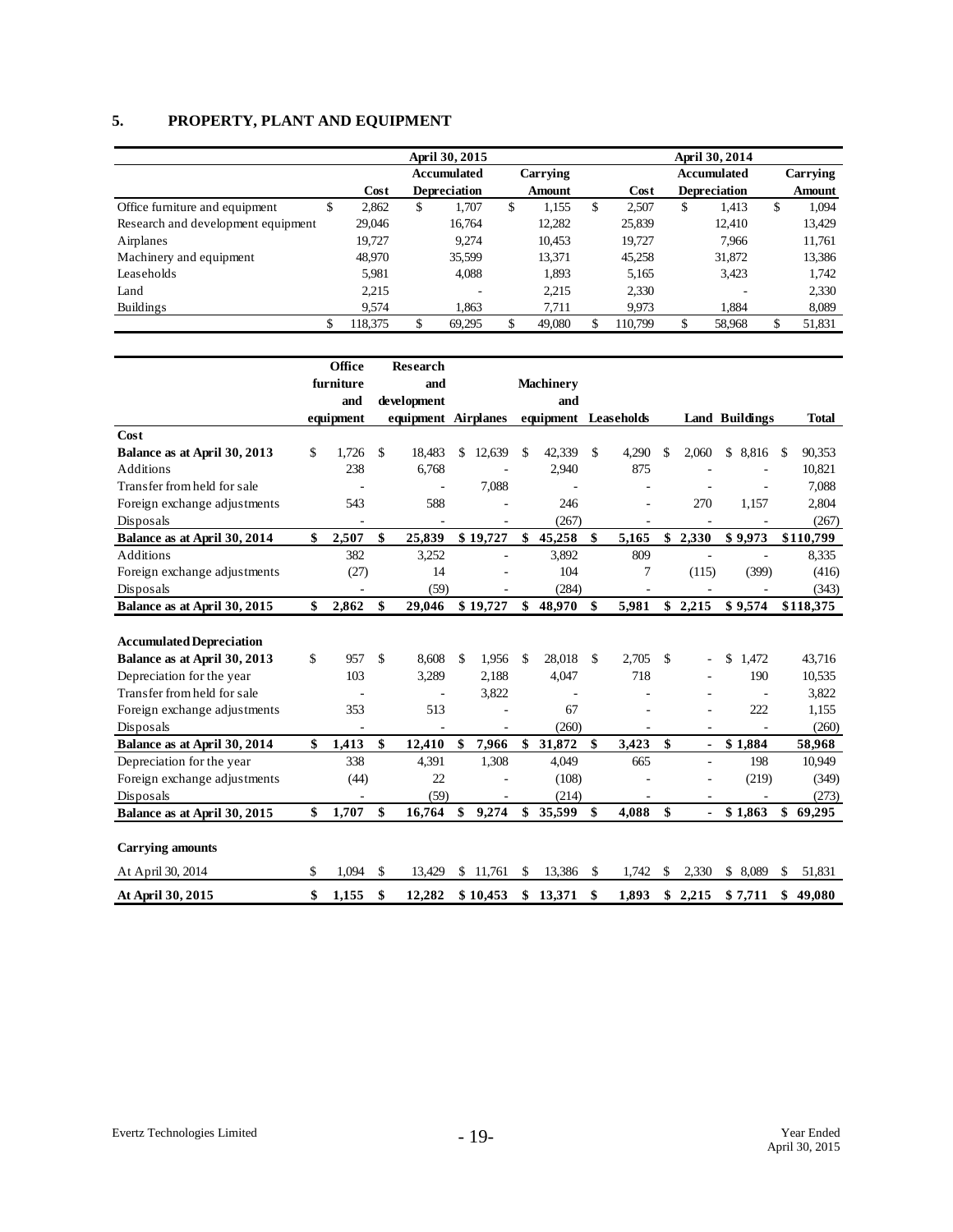# **6. GOODWILL**

The changes in carrying amounts of goodwill are as follows:

|                              | Cost   |
|------------------------------|--------|
| Balance as at April 30, 2013 | 17,724 |
| Foreign exchange differences | 545    |
| Balance as at April 30, 2014 | 18,269 |
| Foreign exchange differences | 44     |
| Balance as at April 30, 2015 | 18,313 |

The Company performs an impairment test annually on April  $30<sup>th</sup>$  or whenever there is an indication of impairment. For purposes of testing for impairment, goodwill has been allocated to the following cash-generating units as follows:

|                          | April 30, |        |  |        |
|--------------------------|-----------|--------|--|--------|
|                          |           | 2015   |  | 2014   |
| Evertz Microsystems Ltd. | P         | 12,622 |  | 12,610 |
| Holdtech Kft             |           | 5,346  |  | 5,346  |
| ATCI                     |           | 345    |  | 313    |
|                          | J,        | 18,313 |  | 18,269 |

The key assumptions used in performing the impairment tests as at April 30, 2015 are as follows:

| Method of determining recoverable amount: | Value in use |
|-------------------------------------------|--------------|
| Discount Rate:                            | 9.5%         |
| Perpetual growth rate:                    | $1 - 4\%$    |

#### *Recoverable Amount*

Management's past experience and future expectations of the business performance is used to make a best estimate of the expected revenue, earnings before interest, taxes, depreciation and amortization (" EBITDA") and operating cash flows for a five year period. Subsequent to the fifth year period the present value of the fifth year cash flows is calculated in perpetuity.

#### *Discount Rate*

The discount rate applied is a pretax rate that reflects the time value of money and risk associated with the business.

#### *Perpetual Growth Rate*

The perpetual growth rate is management's current assessment of the long-term growth prospect of the Company in the jurisdictions in which it operates.

#### *Sensitivity Analysis*

Management performs a sensitivity analysis on the key assumptions. The sensitivity analysis indicates reasonable changes to key assumptions will not result in an impairment loss.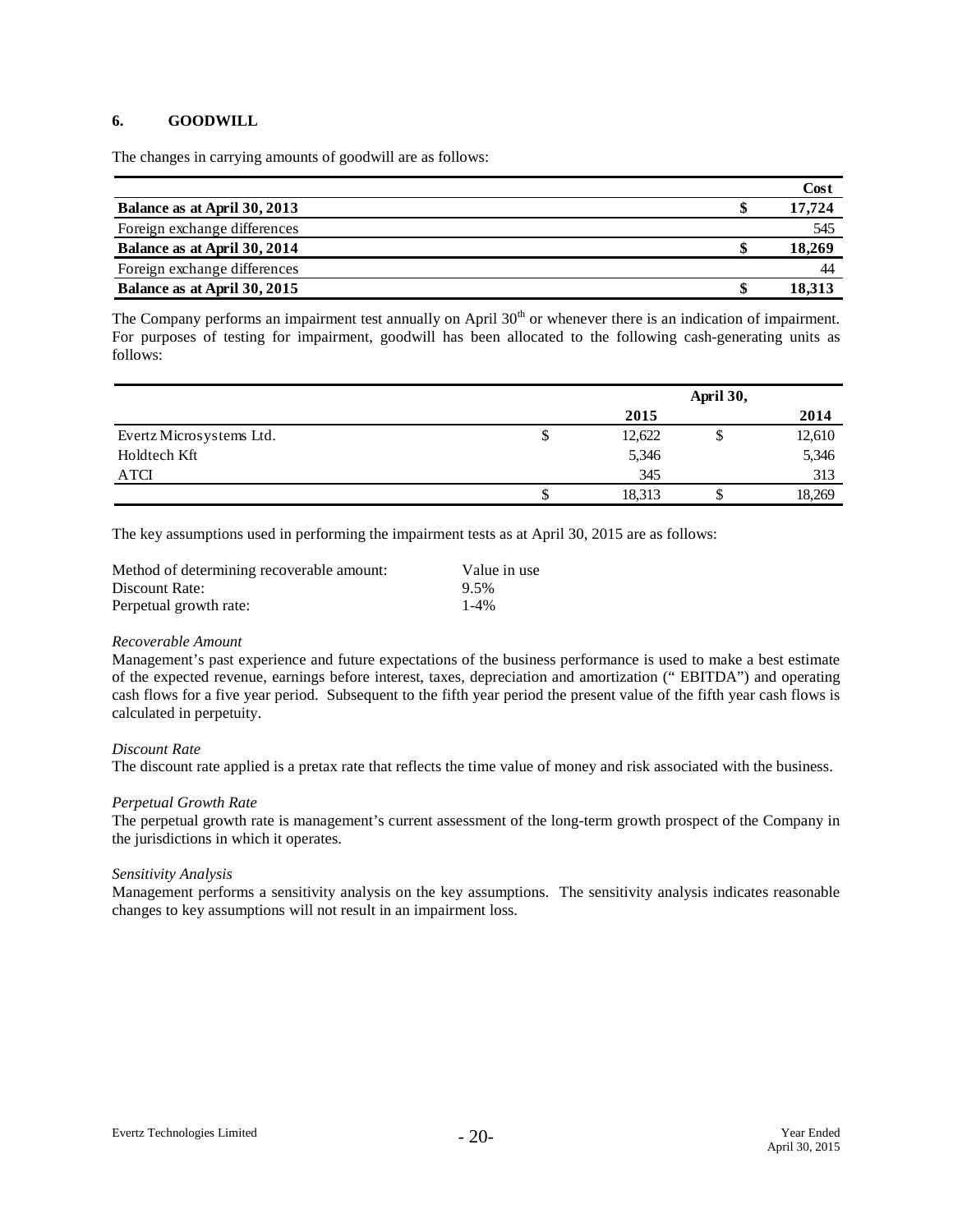# **7. INTANGIBLE ASSETS**

|                                 | Intellectual   |
|---------------------------------|----------------|
|                                 | property       |
| Cost                            |                |
| Balance as at April 30, 2013    | \$<br>7,831    |
| Foreign exchange differences    | 257            |
| Balance as at April 30, 2014    | \$<br>8,088    |
| Foreign exchange differences    | 6              |
| Balance as at April 30, 2015    | \$<br>8,094    |
|                                 |                |
| <b>Accumulated Depreciation</b> |                |
| Balance as at April 30, 2013    | \$<br>(7,273)  |
| Amortization for the year       | (383)          |
| Foreign exchange differences    | (189)          |
| Balance as at April 30, 2014    | \$<br>(7, 845) |
| Amortization for the year       | (238)          |
| Foreign exchange differences    | (11)           |
| Balance as at April 30, 2015    | \$<br>(8,094)  |
| <b>Carrying amounts</b>         |                |
| At April 30, 2014               | \$<br>243      |
| At April 30, 2015               | \$             |

# **8. PROVISIONS**

|                                 | Warranty and |         | Lease/Retirement |    |       |
|---------------------------------|--------------|---------|------------------|----|-------|
|                                 |              | Returns | Obligations      |    | Total |
| Balance as at April 30, 2013    |              | 1,000   | 104              | -8 | 1,104 |
| Net additions (provisions used) |              | 610     | (103)            |    | 507   |
| Foreign exchange differences    |              |         |                  |    |       |
| Balance as at April 30, 2014    |              | 1,615   |                  |    | 1,624 |
| Net additions (provisions used) |              | 485     | 108              |    | 593   |
| Foreign exchange differences    |              | 11      |                  |    | 12    |
| Balance as at April 30, 2015    |              | 2.111   | 118              |    | 2.229 |

#### *Warranty and Returns*

The provision relates to estimated future costs associated with warranty repairs and returns on hardware solutions. The provision is based on historical data associated with similar products. The warranty and returns are expected to be incurred within the next twelve months.

# *Lease/Retirement Obligations*

The provision relates to estimated restoration costs expected to be incurred upon the conclusion of Company leases.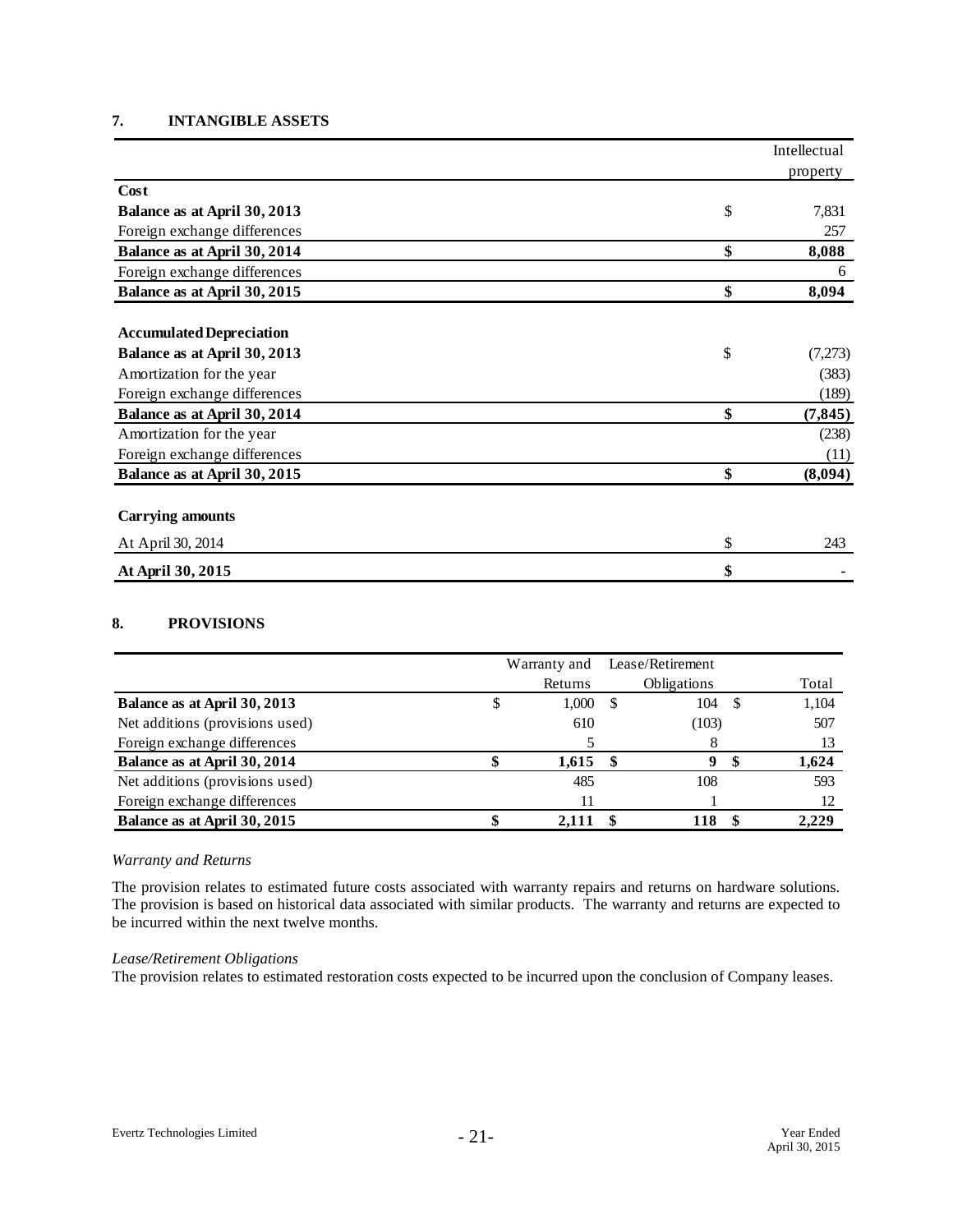# **9. LONG TERM DEBT**

#### a) Credit Facilities

The Company has the following credit facilities available:

- 1. Credit facility of \$15,000 and a treasury risk management facility up to \$10,000 available, bearing interest at prime, subject to certain covenants and secured by all Canadian based assets. Advances under these facilities bear interest at prime. There were no borrowings against either of these facilities as at April 30, 2015 or 2014.
- 2. Credit facility available of 484 Euros bearing interest at WIBOR plus 1.6% per annum. There were no borrowings outstanding under this facility as at April 30, 2015 or 2014.

## b) Long Term Debt

|    |                                                                |    | April 30, |     | April 30, |
|----|----------------------------------------------------------------|----|-----------|-----|-----------|
|    |                                                                |    | 2015      |     | 2014      |
| 1. | Mortgage payable denominated in Euros, secured by buildings,   | S  | 1,158     | \$. | 1,489     |
|    | bearing interest at LIBOR EUR three months fixed rate plus 1%, |    |           |     |           |
|    | payable monthly, maturing in March 2021 with an option to end  |    |           |     |           |
|    | the contract prior to maturity upon payment of a penalty fee.  |    |           |     |           |
| 2. | Loans payable denominated in Euros, secured by land and        |    | 55        |     | 275       |
|    | buildings, payable monthly, bearing interest at WIBOR plus 1%  |    |           |     |           |
|    | per annum, maturing on July 31, 2015.                          |    |           |     |           |
| 3. | Other                                                          |    | 37        |     | 23        |
|    |                                                                | \$ | 1.250     |     | 1,787     |
|    | Less current portion                                           |    | 254       |     | 415       |
|    |                                                                | S  | 996       |     | 1.372     |

# **10. CAPITAL STOCK**

Authorized capital stock consists of: Unlimited number of preferred shares Unlimited number of common shares

|                                      | Number of     |      | Amount |
|--------------------------------------|---------------|------|--------|
|                                      | Common Shares |      |        |
| Balance as at April 30, 2013         | 73,632,566    | - \$ | 81,453 |
| Issued on exercise of stock options  | 681,200       |      | 8,234  |
| Cancelled pursuant to NCIB           | (3,620)       |      | (4)    |
| Transferred on stock option exercise |               |      | 3,248  |
| Balance as at April 30, 2014         | 74,310,146    |      | 92,931 |
| Issued on exercise of stock options  | 149,200       |      | 2,171  |
| Transferred on stock option exercise |               |      | 606    |
| Balance as at April 30, 2015         | 74,459,346    |      | 95,708 |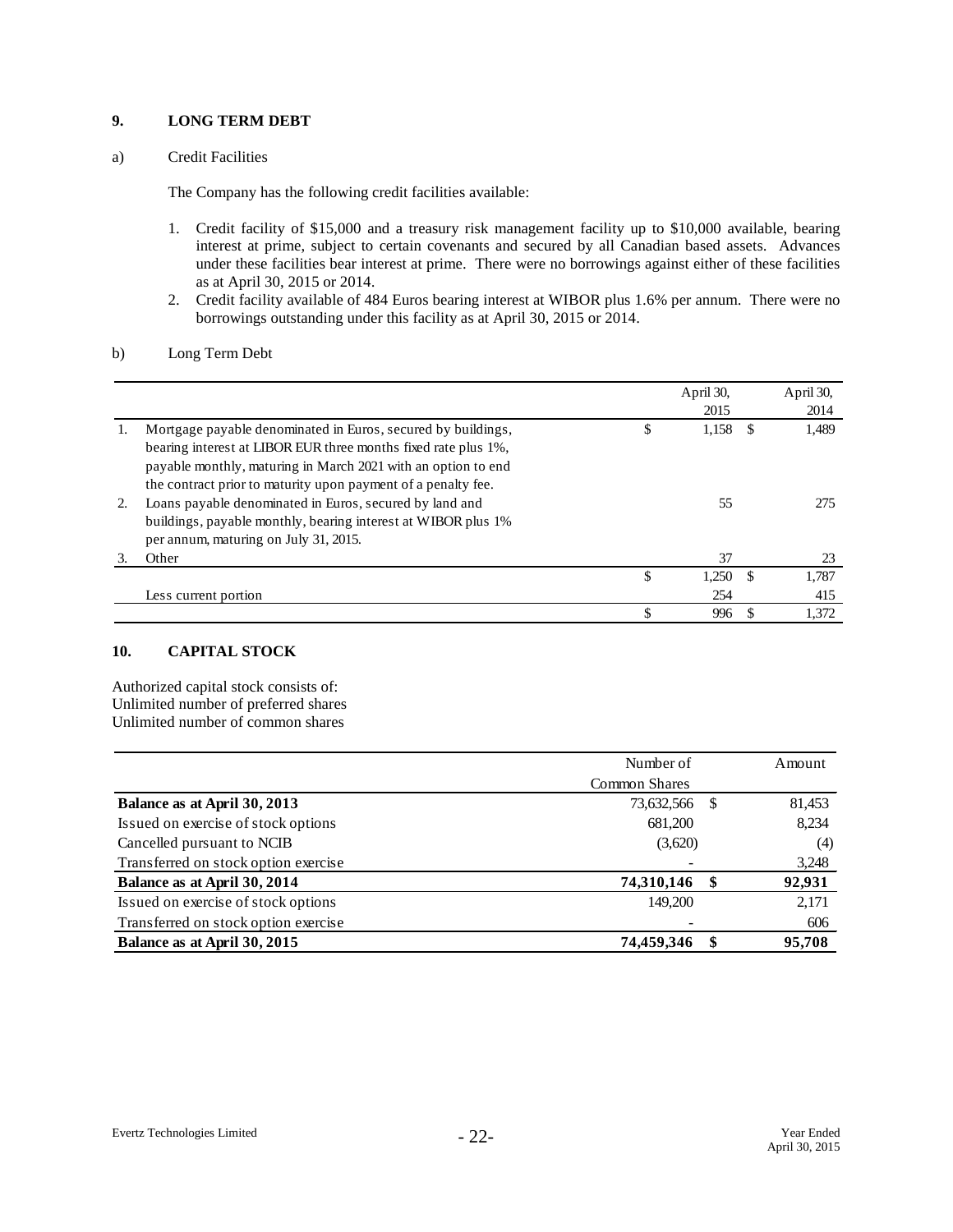*Note 10 continued …*

#### *Normal Course Issuer Bid*

In August 2013, the Company filed a Normal Course Issuer Bid (NCIB) with the TSX to repurchase, at the Company's discretion, until September 2, 2014 up to 3,700,397 outstanding common shares on the open market or as otherwise permitted, subject to normal terms and limitations of such bids. The Company did not purchase and cancel any shares during the fiscal 2015 (2014 - 3,620 common shares at a weighted average price of \$14.12).

#### *Dividends Per Share*

During the year, \$0.68 in dividends per share was declared (2014 - \$2.04).

## **11. REVENUE**

|                                                | 2015    | 2014    |
|------------------------------------------------|---------|---------|
| Hardware, software including related services, |         |         |
| training and commissioning                     | 343.609 | 309,087 |
| Long term contract revenue                     | 19.997  | 16,437  |
|                                                | 363,606 | 325,524 |

# **12. SELLING, ADMINISTRATIVE AND GENERAL EXPENSES**

|                                               | 2015         | 2014   |
|-----------------------------------------------|--------------|--------|
| Selling and administrative                    | \$<br>58,833 | 55,162 |
| Share-based compensation (note 14)            | 2,807        | 2,738  |
| Depreciation of property, plant and equipment |              |        |
| (non-production)                              | 3,091        | 3,753  |
| Amortization of intangible assets             | 238          | 383    |
|                                               | 64.969       | 62,036 |

## **13. STATEMENT OF CASH FLOWS**

#### **Changes in non**–**cash working capital items**

|                             | 2015          | 2014            |
|-----------------------------|---------------|-----------------|
| Trade and other receivables | \$<br>(9,571) | \$<br>(32, 867) |
| Inventories                 | (21,042)      | (20, 923)       |
| Prepaid expenses            | (3,943)       | (1,200)         |
| Trade and other payables    | 1,043         | 6,414           |
| Deferred revenue            | 5,331         | 3,384           |
| Provisions                  | 605           | 520             |
|                             | (27,577)      | (44, 672)       |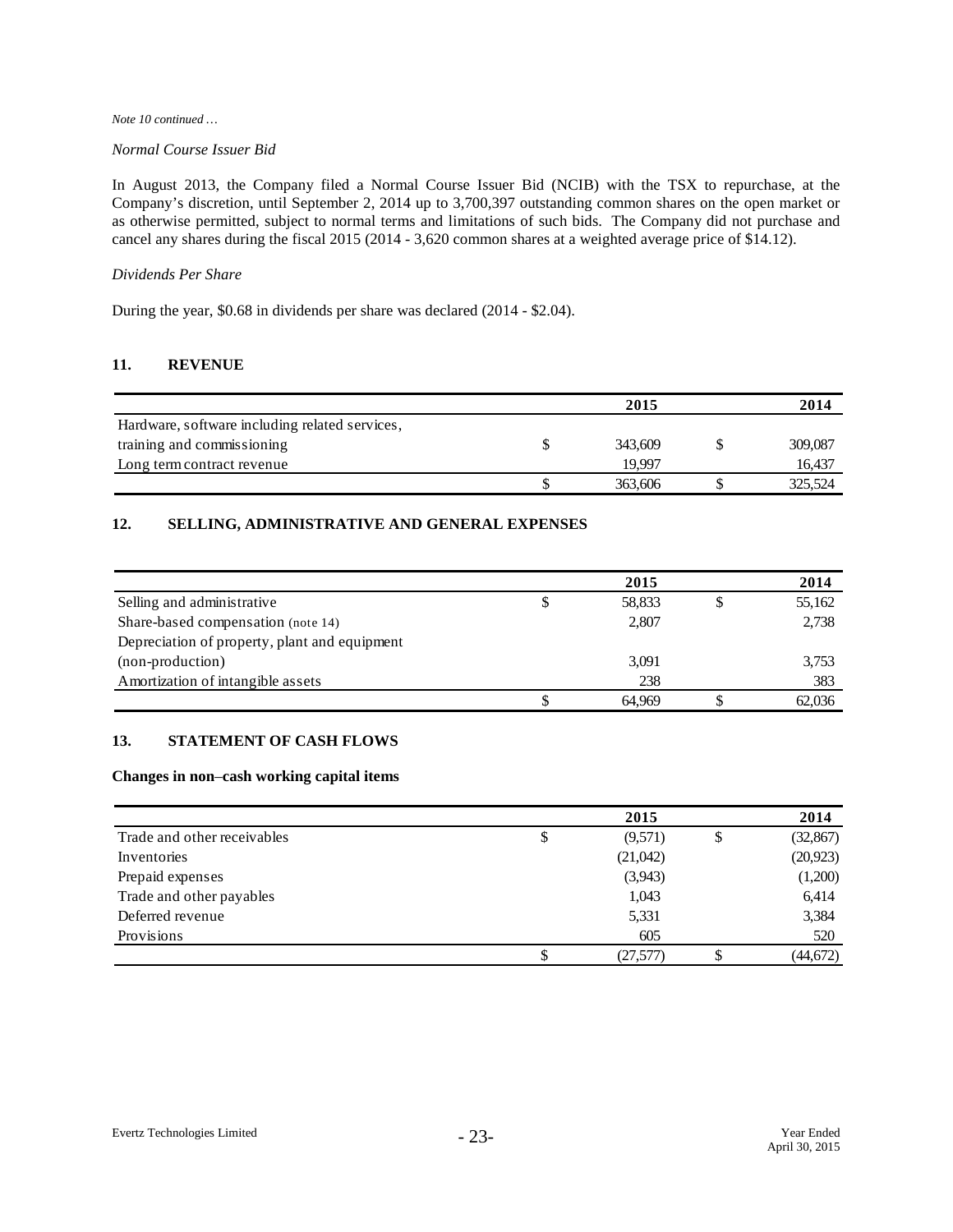# **14. SHARE BASED PAYMENTS**

The Company established, in June 2006, a stock option plan to attract, retain, motivate and compensate employees, officers and eligible directors who are integral to the growth and success of the Company. A number of shares equal to 10% of the Company's outstanding common shares are to be reserved for issuance under the stock option plan.

The Board of Directors administers the stock option plan and will determine the terms of any options granted. The exercise price of an option is to be set by the Board of Directors at the time of grant but shall not be lower than the market price as defined in the option plan at the time of grant. The term of the option cannot exceed 10 years. Stock options currently granted normally fully vest and expire by the end of the fifth year.

The changes in the number of outstanding share options are as follows:

|                              | Number of | Weighted              |
|------------------------------|-----------|-----------------------|
|                              | Options   | Average               |
|                              |           | <b>Exercise Price</b> |
| Balance as at April 30, 2013 | 4,614,400 | \$<br>13.09           |
| Granted                      | 1,830,500 | 16.94                 |
| Exercised                    | (681,200) | 12.09                 |
| Forfeited                    | (390,000) | 13.05                 |
| Expired                      | (170,000) | 18.10                 |
| Balance as at April 30, 2014 | 5,203,700 | \$<br>14.41           |
| Granted                      | 132,500   | 17.73                 |
| Exercised                    | (149,200) | 14.55                 |
| Forfeited                    | (414,000) | 13.57                 |
| Expired                      | (36,500)  | 14.61                 |
| Balance as at April 30, 2015 | 4,736,500 | \$<br>14.57           |

Stock options outstanding as at April 30, 2015 are:

| <b>Exercise Price</b> | <b>Weighted Average</b> | Number of                     | <b>Weighted Average</b>              | Number of                            | <b>Weighted Average</b>                                |
|-----------------------|-------------------------|-------------------------------|--------------------------------------|--------------------------------------|--------------------------------------------------------|
|                       | <b>Exercise Price</b>   | Outstanding<br><b>Options</b> | Remaining<br><b>Contractual Life</b> | <b>Options</b><br><b>Exercisable</b> | <b>Exercise Price of</b><br><b>Exercisable Options</b> |
| \$11.88               | 11.88                   | 1,659,500                     | 1.2                                  | $\sim$                               |                                                        |
| $$12.23 - $13.84$     | 13.30                   | 669,500                       | 1.2                                  | $\overline{\phantom{0}}$             | -                                                      |
| $$14.14 - $16.29$     | 15.65                   | 597,500                       | 2.4                                  | $\overline{\phantom{0}}$             |                                                        |
| $$17.03 - $19.34$     | 17.15                   | 1,810,000                     | 3.9                                  | $\overline{\phantom{0}}$             | $\overline{\phantom{0}}$                               |
| Totals                | 14.57                   | 4,736,500                     | 2.4                                  | $\overline{\phantom{0}}$             |                                                        |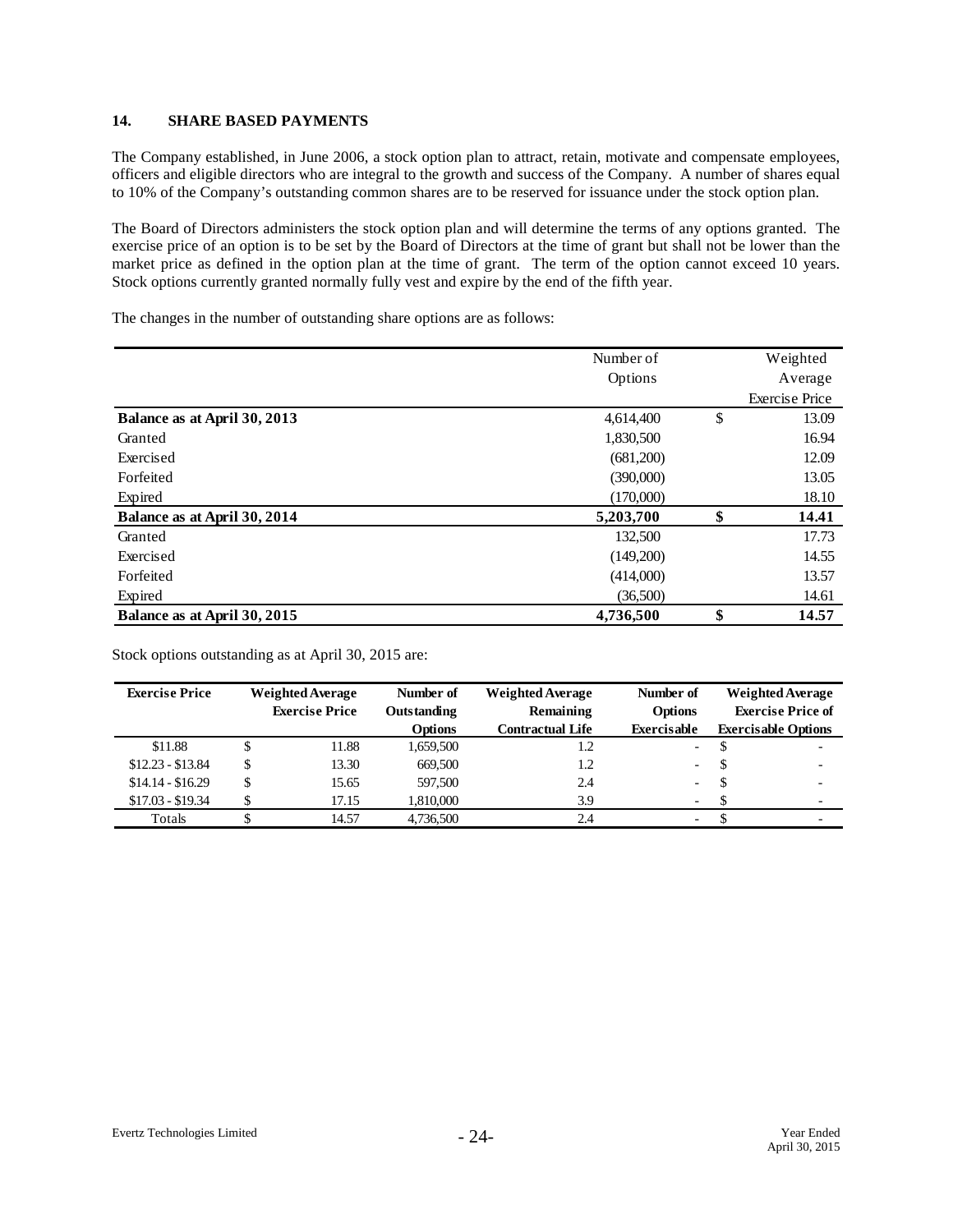#### *Note 14 continued …*

#### **Compensation expense**

The share based compensation expense that has been charged against earnings over the fiscal period is \$2,807 (2014 - \$2,738). Compensation expense on grants during the year was calculated using the Black–Scholes option pricing model with the following weighted average assumptions:

|                                                   | April 30, | April 30, |
|---------------------------------------------------|-----------|-----------|
|                                                   | 2015      | 2014      |
| Risk-free interest rate                           | 1.36%     | 1.66%     |
| Dividend yield                                    | 3.84%     | 3.78%     |
| Expected life                                     | 5 years   | 5 years   |
| Expected volatility                               | 23%       | 27%       |
| Weighted average grant-date fair value:           |           |           |
| Where the exercise price equaled the market price | \$2.27    | \$2.85    |

Expected volatility is based on historical share price volatility over the past 5 years of the Company. Share based compensation expense was calculated using a weighted average forfeiture rate of 21% (2014 - 19%).

# **15. COMMITMENTS AND CONTINGENCIES**

The Company is committed under long term debt agreements and certain operating leases with minimum annual lease payments as follows:

|                              |    | Long Term | Operating    |     |        |
|------------------------------|----|-----------|--------------|-----|--------|
|                              |    | Debt      | Leases       |     | Total  |
| 2015                         | \$ | 254       | \$<br>3,899  | -\$ | 4,153  |
| 2016                         |    | 170       | 3,592        |     | 3,762  |
| 2017                         |    | 160       | 3,386        |     | 3,546  |
| 2018                         |    | 167       | 2,378        |     | 2,545  |
| 2019                         |    | 175       | 803          |     | 978    |
| Thereafter                   |    | 324       | 963          |     | 1,287  |
| Balance as at April 30, 2015 | Φ  | 1,250     | \$<br>15,021 | -\$ | 16,271 |

Total operating lease expense during the year was \$3,657 (2014 - \$3,607).

The Company has obtained documentary and standby letters of credit aggregating to a total of \$12,495 (2014 - \$2,442).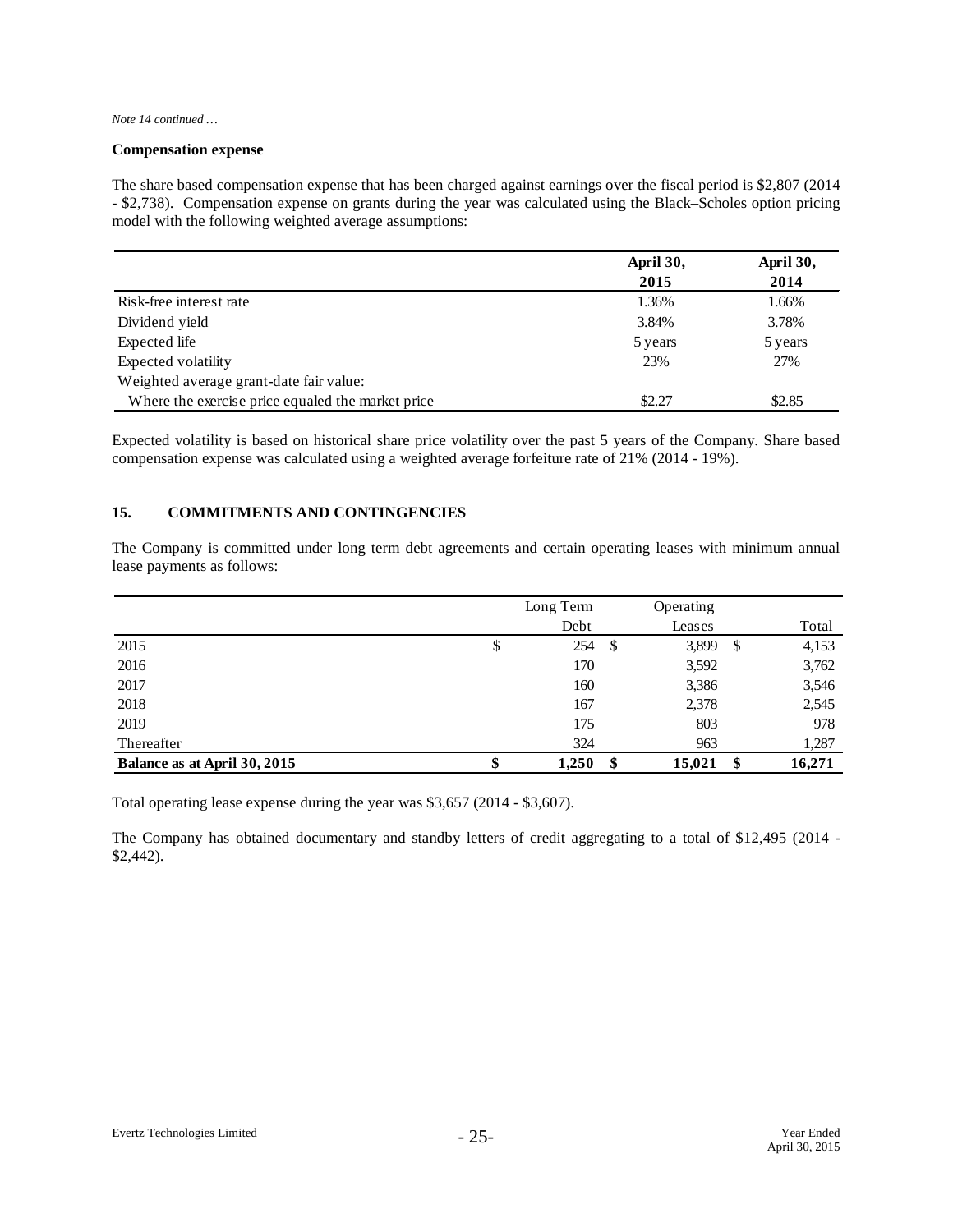#### **16. FINANCIAL INSTRUMENTS AND RISK MANAGEMENT**

The Company's financial instruments consist of cash and cash equivalents, trade and other receivables, trade and other payables and long term debt. Unless otherwise noted, it is management's opinion that the Company is not exposed to significant interest or credit risks arising from these financial instruments.

#### (a) *Fair values and classification of financial instruments:*

The Company estimates that the fair value of financial instruments approximates their carrying values. The following summarizes the significant methods and assumptions used in estimating the fair values of financial instruments:

- I. Quoted prices (unadjusted) in active markets for identical assets or liabilities.
- II. Inputs other than quoted prices included in level I that are observable for the asset or liability, either directly or indirectly. Cash and cash equivalents, trade and other receivables, trade and other payables, long term debt, and fair value disclosures have been determined using level II fair values.
- III. Inputs for the asset or liability that are not based on observable market data.

#### (b) *Financial risk management:*

The Company, through its financial assets and liabilities, is exposed to various risks. The following analysis provides a measurement of risks as at April 30, 2015:

#### *Credit Risk*

Financial instruments that potentially subject the Company to concentrations of credit risk consist of cash and cash equivalents, and trade and other receivables the total of which is the maximum exposure to credit risk. The Company performs evaluations of the financial situations of its customers. Management does not believe that there is significant credit concentration or risk.

The Company sets up an allowance for doubtful accounts based on the credit risks of the individual customer and the customer history. Approximately  $76\%$  (2014 –  $72\%$ ) of trade and other receivables are outstanding for less than 90 days as at April 30, 2015. The amounts owing over 90 days are individually evaluated and provided for where appropriate in the allowance for doubtful accounts. The trade and other receivables are presented as follows net of the allowance for doubtful accounts:

|                                 |              | April 30, |         |
|---------------------------------|--------------|-----------|---------|
|                                 |              | 2015      | 2014    |
| Trade and other receivables     | 100.236<br>J |           | 92,216  |
| Allowance for doubtful accounts | (4,833)      |           | (4,235) |
|                                 | 95.403<br>Э  |           | 87,981  |

The change in the allowance for doubtful accounts was as follows:

|                                       |   | April 30, | April 30, |       |
|---------------------------------------|---|-----------|-----------|-------|
|                                       |   | 2015      |           | 2014  |
| Balance at beginning of year          | S | 4.235     |           | 3,434 |
| Increase in allowance                 |   | 322       |           | 687   |
| Bad debt recaptured and write-offs    |   | (50)      |           | (151) |
| Impact of variation in exchange rates |   | 326       |           | 265   |
| Balance at end of year                |   | 4.833     |           | 4,235 |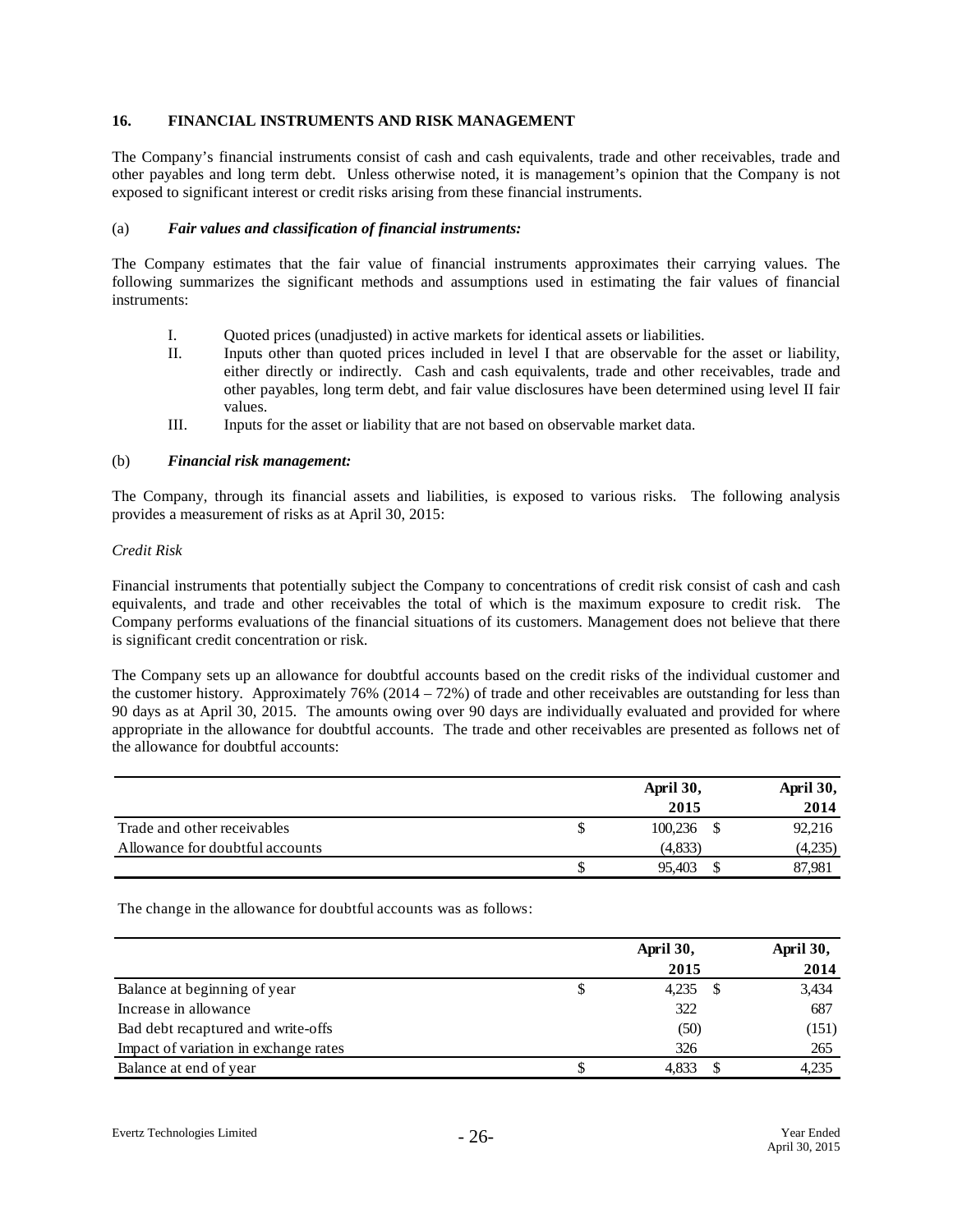*Note 16 continued …*

*Exchange Rate Risk*

The Company transacts a significant portion of its business in U.S. dollars and is therefore exposed to currency fluctuations.

U.S. dollar financial instruments are as follows:

|                             | April 30, |         |  |
|-----------------------------|-----------|---------|--|
|                             | 2015      | 2014    |  |
| Cash and cash equivalents   | 38,169    | 29,671  |  |
| Trade and other receivables | 42,124    | 55,499  |  |
| Trade and other payables    | (4,817)   | (4,834) |  |
|                             | 75.476    | 80,336  |  |

Based on the financial instruments as at April 30, 2015, a 5% change in the value of the U.S. dollar would result in a gain or loss of \$3,774 in earnings before tax.

#### *Liquidity Risk*

Liquidity risk is the risk that the Company will encounter difficulty in meeting obligations associated with its financial liabilities. The Company's primary source of liquidity is its cash reserves. The Company also maintains certain credit facilities to support short term funding of operations and trade finance. The Company believes it has sufficient available funds to meet current and foreseeable financial requirements. The Company expects to settle all current financial liabilities within the next year. Maturity of long term debt is disclosed in Note 15.

# **17. SEGMENTED INFORMATION**

The Company reviewed its operations and determined that it operates a single reportable segment, the television broadcast equipment market. The single reportable operating segment derives its revenues from the sale of hardware and software solutions including related services, training and commissioning.

| Revenue              | 2015          |   | 2014    |
|----------------------|---------------|---|---------|
| <b>United States</b> | \$<br>179,343 | Œ | 150,765 |
| International        | 159,153       |   | 153,244 |
| Canada               | 25,110        |   | 21,515  |
|                      | \$<br>363,606 |   | 325,524 |

|                      | April 30, 2015                             |   |          |   | April 30, 2014                     |  |                                            |    |          |    |                                    |
|----------------------|--------------------------------------------|---|----------|---|------------------------------------|--|--------------------------------------------|----|----------|----|------------------------------------|
|                      | Property,<br><b>Plant</b> and<br>Equipment |   | Goodwill |   | <b>Intangible</b><br><b>Assets</b> |  | Property,<br><b>Plant</b> and<br>Equipment |    | Goodwill |    | <b>Intangible</b><br><b>Assets</b> |
| <b>United States</b> | \$<br>13.206                               | S | 345      | J | -                                  |  | 13.415                                     | \$ | 313      | \$ | $\overline{\phantom{a}}$           |
| International        | 10.476                                     |   | 17.968   |   | $\overline{\phantom{a}}$           |  | 11,751                                     |    | 17.956   |    | 243                                |
| Canada               | 25.398                                     |   |          |   |                                    |  | 26.665                                     |    |          |    | $\overline{\phantom{a}}$           |
|                      | 49,080                                     |   | 18.313   | J | -                                  |  | 51.831                                     |    | 18.269   | \$ | 243                                |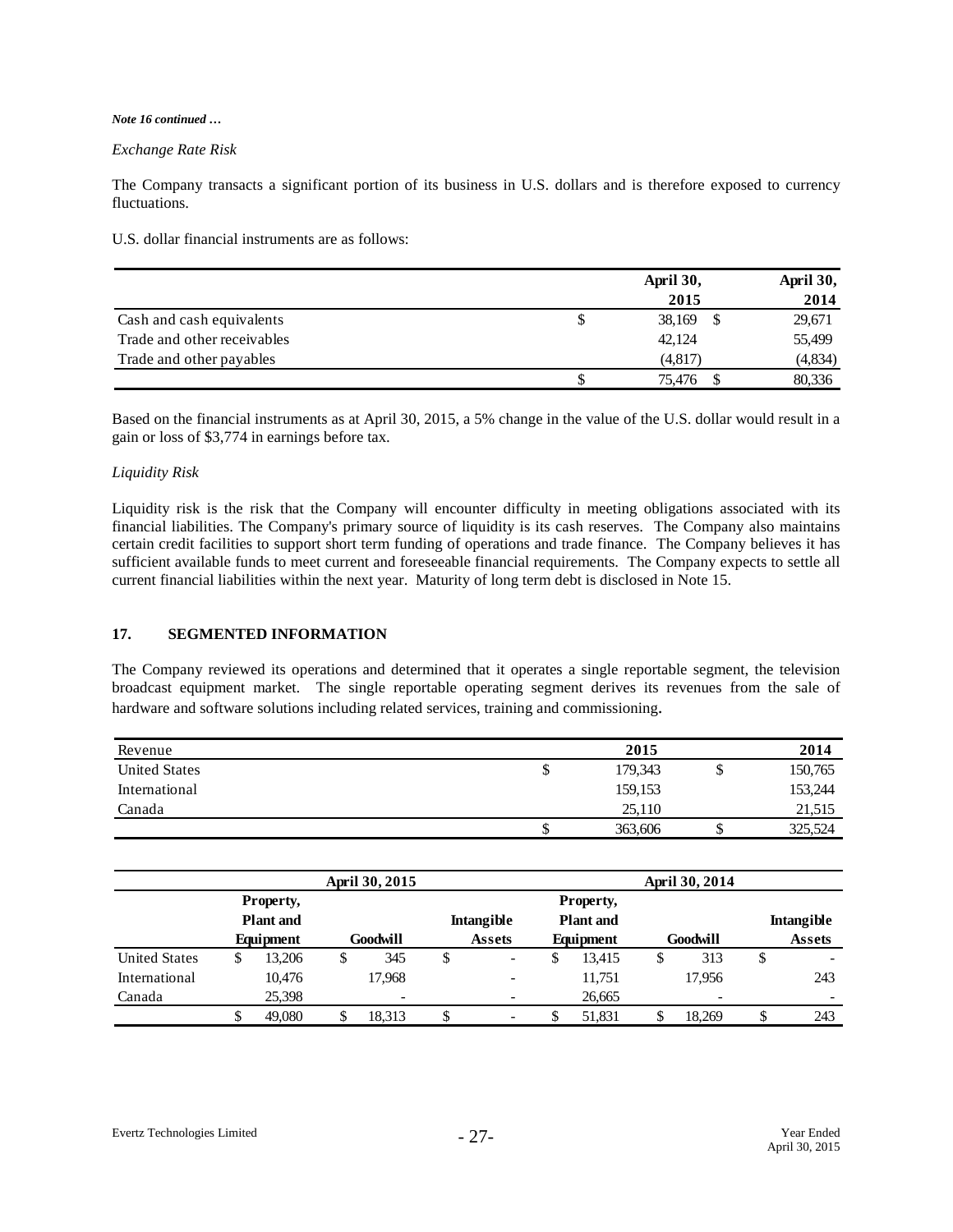#### **18. RELATED PARTY TRANSACTIONS**

Balances and transactions between the Company and its subsidiaries, which are related parties of the Company, have been eliminated on consolidation and are not disclosed in this note. Details of transactions between the Company and other related parties are disclosed below.

#### *Related Party Transactions*

Two shareholders each indirectly hold a 10% interest in the Company's leased premises in Ontario. This lease expires in 2019 with a total of \$3,314 committed over the remaining term. During the year, rent paid for the leased principal premises amounted to \$841 (2014 – \$823) with no outstanding amounts due as at April 30, 2015 (April 30,  $2014 - Nil$ ).

The Company also leases property where two shareholders indirectly own 100% interest. This lease expires in 2016 with a total of \$369 committed over the remaining term. During the year, rent paid was \$246 (2014 – \$246) with no outstanding amounts due as at April 30, 2015 (April 30, 2014 – Nil).

On December 1, 2008 the Company entered into an agreement with two shareholders who each indirectly hold a 20% interest in the Company's leased premises in Ontario. This lease expires in 2018 with a total of \$2,930 committed over the remaining term. During the year, rent paid for the leased principal premises amounted to \$782 (2014 - \$756) with no outstanding amounts due as at April 30, 2015 (April 30, 2014 – Nil).

On December 15, 2013 the Company renewed a property lease agreement with a director who indirectly owns 100% interest. The lease expires in 2018 with a total of \$518 committed over the remaining term. During the year, rent paid was \$141 (2014 - \$137) with no outstanding amounts due as at April 30, 2015 (April 30, 2014 – Nil).

On May 1, 2009 the Company entered into a property lease agreement with two shareholders who each indirectly hold a 35% interest. This lease expires in 2019 with a total of \$1,893 committed over the remaining term. During the year, rent paid was \$439 (2014 - \$439) with no outstanding amounts due as at April 30, 2015 (April 30, 2014 – Nil).

These transactions were in the normal course of business and recorded at an exchange value established and agreed upon by related parties.

The remuneration of directors and other members of key management personnel for the years ended April 30, 2015 and April 30, 2014 are as follows:

|                                  | 2015                     | 2014  |
|----------------------------------|--------------------------|-------|
| Short-term salaries and benefits | 4.396                    | 4,152 |
| Share-based payments             | $\overline{\phantom{a}}$ | 143   |
|                                  | 4.396                    | 4.295 |

The total employee benefit expense was \$105,731 (2014 - \$97,190).

*Subsidiaries:*

The Company has the following significant subsidiaries:

| Company                            | % Ownership | Location             |
|------------------------------------|-------------|----------------------|
| Evertz Microsystems Ltd.           | 100%        | Canada               |
| Evertz USA                         | 100%        | <b>United States</b> |
| Evertz UK                          | 100%        | United Kingdom       |
| Holdtech Kft.                      | 100%        | Hungary              |
| Tech Digital Manufacturing Limited | 100%        | Canada               |
| Truform Metal Fabrication Ltd.     | 75%         | Canada               |

Evertz Technologies Limited  $-28$ -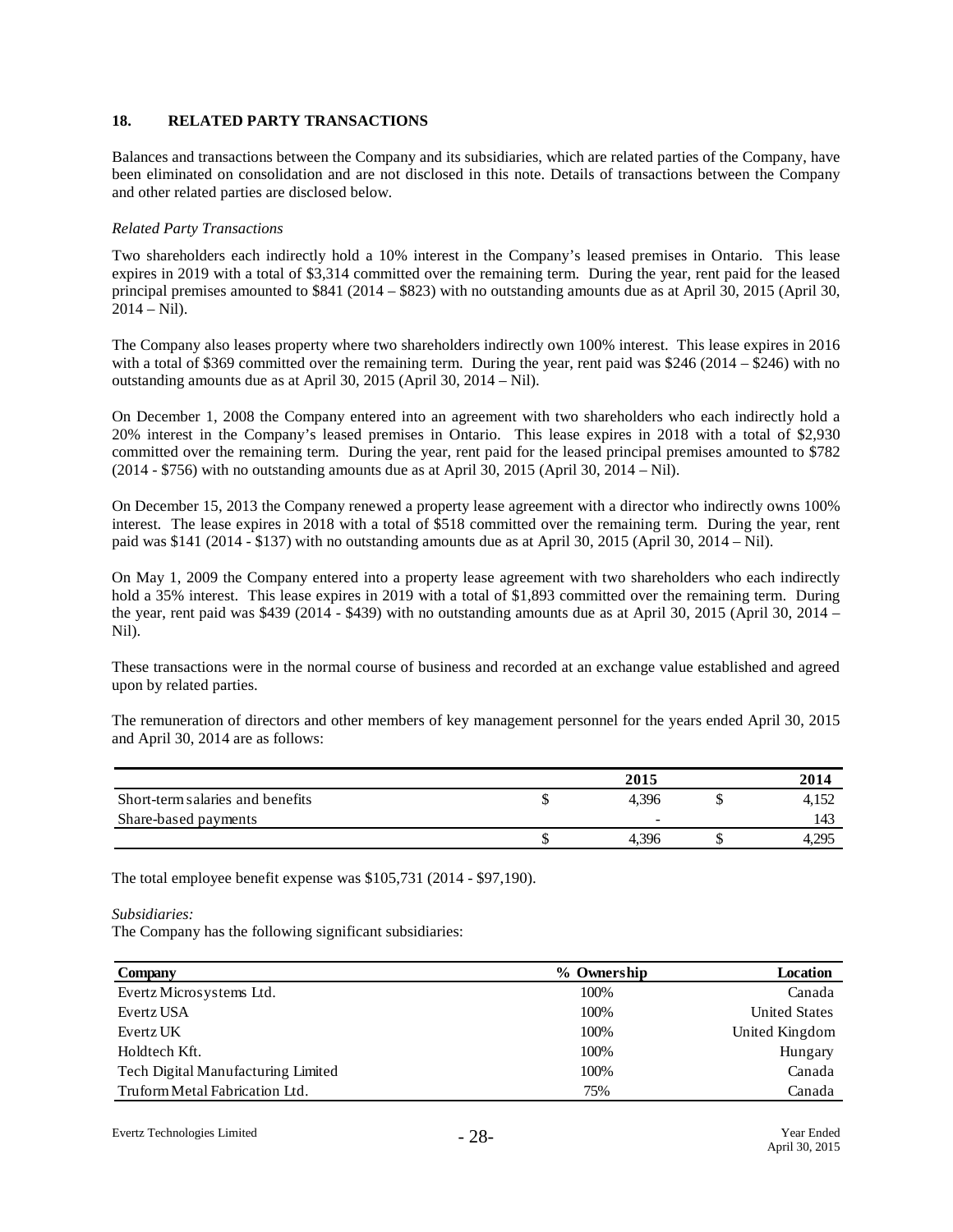# **19. NON-CONTROLLING INTERESTS**

The Company has non-controlling interests of 25% with Truform Metal Fabrication Ltd., located within Canada, 10% with Studiotech Poland located within Poland and 20% with ATCI, located within the USA. The table below summarizes the aggregate financial information relating to subsidiaries before eliminating entries, as no such subsidiary is individually significant.

|                                     | April 30, |        |    |        |
|-------------------------------------|-----------|--------|----|--------|
|                                     |           | 2015   |    | 2014   |
| Current assets                      | \$        | 18,618 | \$ | 12,731 |
| Non-current assets                  |           | 10,382 |    | 9,132  |
| Current liabilities                 |           | 8,654  |    | 4,230  |
| Non-current liabilities             |           | 713    |    | 472    |
| Equity attributable to shareholders |           | 16,333 |    | 14,233 |
| Non-controlling interest            |           | 3,389  |    | 2,939  |

|                               | April 30, |        |  |        |  |
|-------------------------------|-----------|--------|--|--------|--|
|                               |           | 2015   |  | 2014   |  |
| Revenue                       | \$        | 42.134 |  | 31,347 |  |
| Net earnings attributable to: |           |        |  |        |  |
| <b>Shareholders</b>           |           | 3,503  |  | 1,524  |  |
| Non-controlling interest      |           | 910    |  | 418    |  |

## **20. CAPITAL DISCLOSURES**

The Company's capital is composed of total equity attributable to shareholders which totals \$353,471 (2014 - \$333,478) as at April 30. The Company's objective in managing capital is to ensure sufficient liquidity to finance increases in non-cash working capital, capital expenditures for capacity expansions, pursuit of selective acquisitions and the payment of quarterly dividends.

The Company takes a conservative approach towards financial leverage and management of financial risk and the Company currently satisfies their internal requirements.

The Company is not subject to any capital requirements imposed by a regulator.

# **21. EARNINGS PER SHARE**

|                                                    | 2015       | 2014       |
|----------------------------------------------------|------------|------------|
| Weighted average common shares outstanding         | 74.399.096 | 74,064,205 |
| Dilutive-effect of stock options                   | 634.302    | 421,256    |
| Diluted weighted average common shares outstanding | 75,033,398 | 74.485.461 |

The weighted average number of diluted common shares excludes 223,500 options because they were anti-dilutive during the period  $(2014 - 2,150,000)$ .